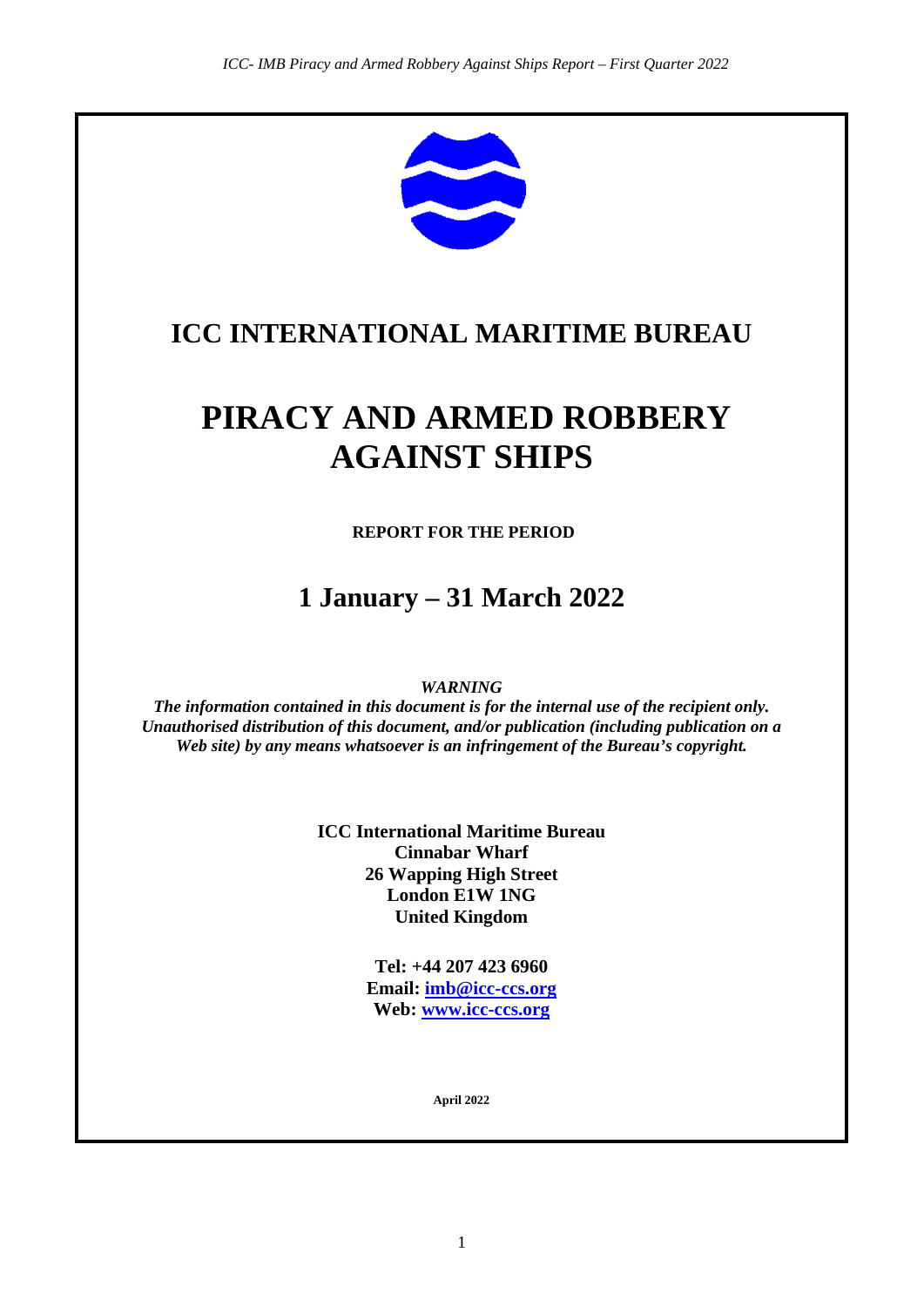#### **INTRODUCTION**

The ICC International Maritime Bureau (IMB) is a specialised division of the International Chamber of Commerce (ICC). The IMB is a non-profit making organisation, established in 1981 to act as a focal point in the fight against all types of maritime crime and malpractice. The International Maritime Organization (IMO) in its resolution A 504 (XII) (5) and (9) adopted on 20 November 1981, has *inter alia*, urged governments, interest groups and organizations to co-operate and exchange information with each other and the IMB, with a view of maintaining and developing a coordinated action in combating maritime fraud.

Outrage in the shipping industry at the alarming growth in piracy prompted the creation of the IMB Piracy Reporting Centre (IMB PRC) in Kuala Lumpur, Malaysia in October 1992.

#### **The key advantages and services of the PRC are:**

- $\triangleright$  A 24/7 manned operations centre.
- $\triangleright$  A single point of reporting for all vessels affected by piracy or armed robbery, as they trade through many different jurisdictions.
- $\triangleright$  Notifying the appropriate response agency of the reported incident and liaising with these agencies until the crew and vessel are safe.
- $\triangleright$  Warning vessels in the vicinity of a threat by broadcasting sitreps of incidents via Inmarsat-C SafetyNET service.
- Alerting CSOs and vessel managers of incidents via email.
- $\triangleright$  Keeping the International Maritime Organisation (IMO) updated of reported incidents.
- $\triangleright$  Assisting local law enforcement in apprehending and bringing the criminals to justice.
- Publish comprehensive quarterly and annual reports detailing incidents reported to the PRC.

The IMB PRC provides all its services *free of charge* to all ships irrespective of crew nationality, ownership, or flag.

This report is an analysis of 37 global maritime piracy and armed robbery incidents reported to the IMB PRC from 1 January to 31 March 2022. Incidents are occasionally reported late, resulting in changes to the tables and figures in subsequent reports.

Due to the continued debate concerning the Malacca Straits, these narrated incidents are shown separately. Similarly, because of the vast area affected by Somali pirates, these incidents are grouped together with the Gulf of Aden and Red Sea in the narrations section.

For further details on the anti-piracy service or to report an incident contact the 24-hour manned IMB PRC at:

**ICC International Maritime Bureau PO Box 12559, 50782 Kuala Lumpur, Malaysia Tel ++ 60 3 2078 5763 Fax ++ 60 3 2078 5769 E-mail: [piracy@icc-ccs.org](mailto:piracy@icc-ccs.org) / [imbkl@icc-ccs.org](mailto:imbkl@icc-ccs.org) WhatsApp / Telegram: +60 11 2659 3057** *24 Hours Anti-Piracy HELPLINE Tel: ++ 60 3 2031 0014*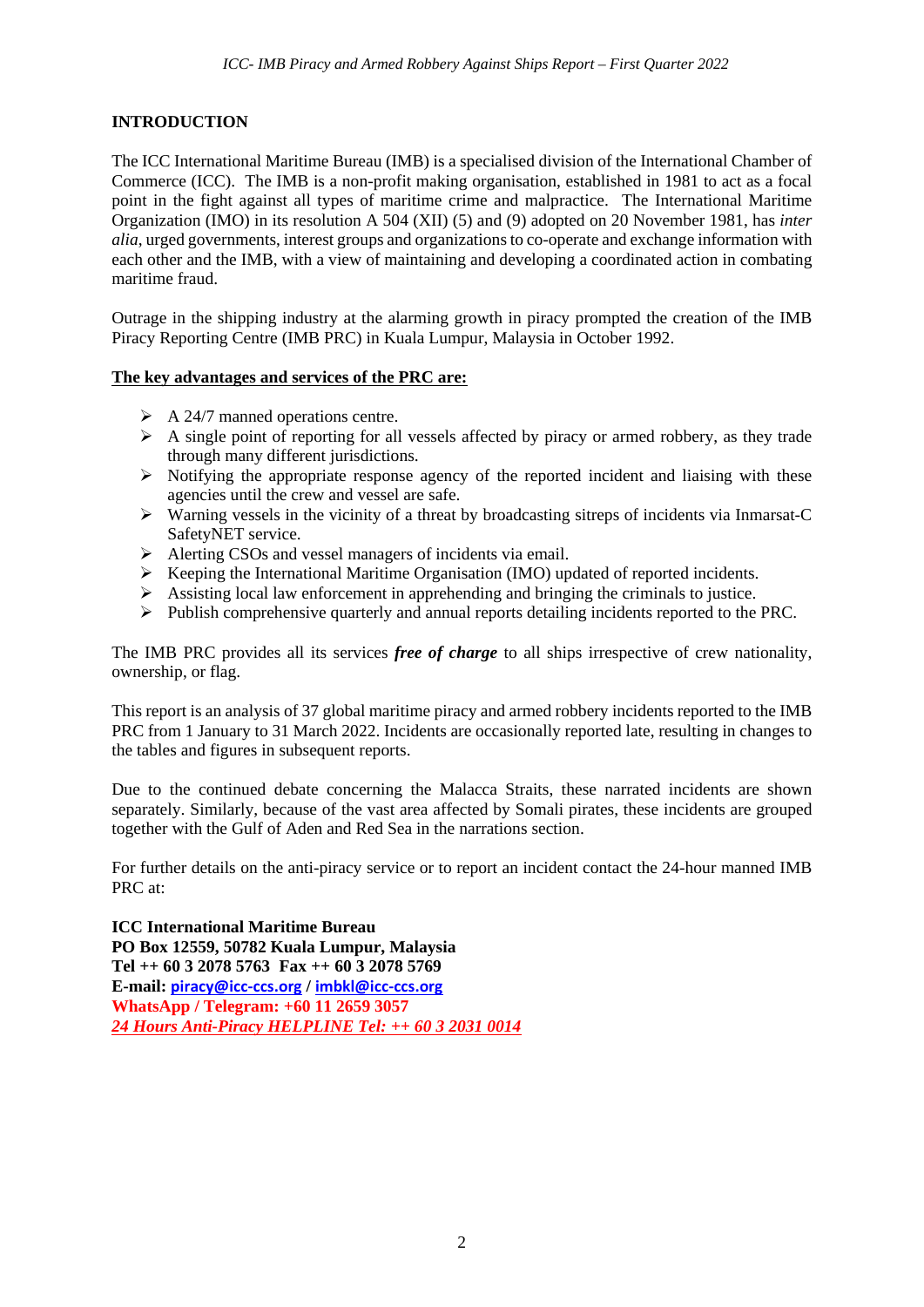#### **DEFINITIONS OF PIRACY & ARMED ROBBERY**

The IMB PRC follows the definitions of Piracy as defined in Article 101 of the 1982 United Nations Convention on the Law of the Sea (UNCLOS) and Armed Robbery as defined by the International Maritime Organisation (IMO) in its  $26<sup>th</sup>$  Assembly session as Resolution A.1025 (26) "Code of Practice for the Investigation of Crimes of Piracy and Armed Robbery against Ships".

#### **Article 101 of UNCLOS defines Piracy as:**

*Definition of Piracy consists of any of the following acts:* 

*(a) any illegal acts of violence or detention, or any act of depredation, committed for private ends by the crew or the passengers of a private ship or a private aircraft, and directed-*

*(i) on the high seas, against another ship or aircraft, or against persons or property on board such ship or aircraft;* 

*(ii) against a ship, aircraft, persons or property in a place outside the jurisdiction of any State;*

*(b) any act of voluntary participation in the operation of a ship or of an aircraft with knowledge of facts making it a pirate ship or aircraft;*

*(c) any act of inciting or of intentionally facilitating an act described in subparagraph (a) or (b).*

#### **IMO Resolution A.1025 (26) "Code of Practice for the Investigation of Crimes of Piracy and Armed Robbery against Ships" defines Armed Robbery as:**

*Armed robbery against ships means any of the following acts:*

*.1 any illegal act of violence or detention or any act of depredation, or threat thereof, other than an act of piracy, committed for private ends and directed against a ship or against persons or property on board such a ship, within a State's internal waters, archipelagic waters and territorial sea;*

*.2 any act of inciting or of intentionally facilitating an act described above*

The definitions of piracy and armed robbery are aimed to assign responsibility for responding to these illegal acts. It is worth noting that these definitions do not consider the resulting consequence on the crew, vessel and cargo, which in IMB's experience ranges from opportunistic theft, cargo theft, taking crew hostage, assault and injury, kidnapping and in some cases death of a crew member.

It is vital that all actual and attempted incidents at the time of, or shortly after, the incident are reported and recorded.

This is the first essential step in the response chain.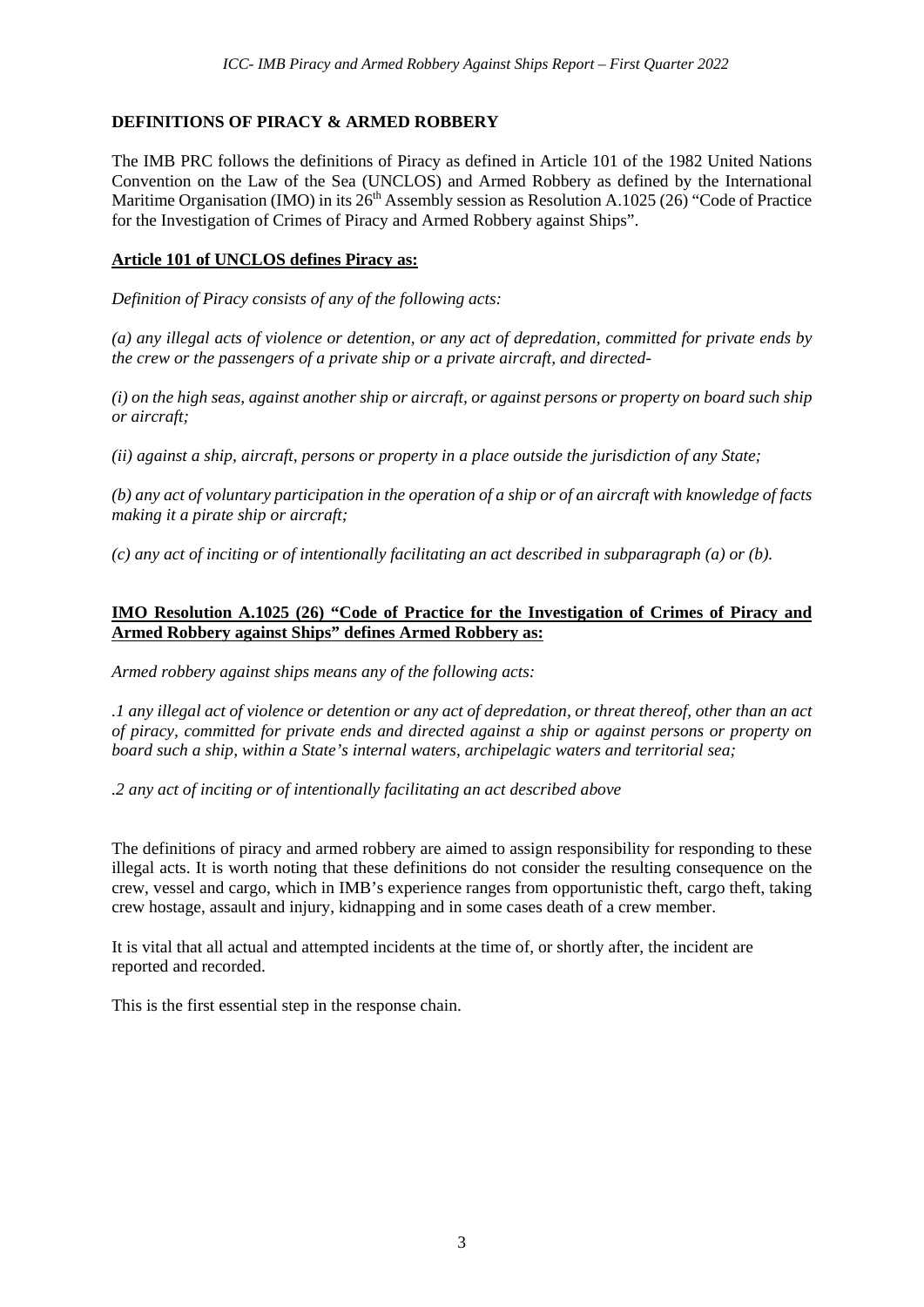Under the definitions of Piracy or Armed Robbery, the IMB PRC reports incidents as follows:

- 1. **Boarded**: An illegal act of perpetrators successfully gaining access onto the vessel.
- 2. **Hijacked**: An illegal act of perpetrators successfully gaining access onto the vessel and taking over the control of the vessel from the Master and crew.
- 3. **Fired Upon**: An illegal act of perpetrators discharging weapons towards the vessel while attempting to gain access onto the vessel.
- 4. **Attempted**: An illegal act of perpetrators attempting to approach a vessel with possible intention to board but remain unsuccessful due to the timely actions of the crew.

The consequences to the crew, vessel, or cargo, as a result of the above illegal acts:

- 1. **Crew**: Kidnap, hostage, death, threat, assault, injury, missing.
- 2. **Vessel**: Damage, especially due to the discharge of weapons or when perpetrators willfully damage vessel equipment and property.
- 3. **Cargo**: Theft or damage to cargo.

#### **Region specific severity of incident on Crew, Vessel and Cargo: (Chart G)**

As several agencies define and categorize incidents differently, the IMB reports under three generic Severity Levels – I, II, and III determined by the effect the incident has on the crew, vessel and cargo.

**Severity Level I:** Any incident which has a direct impact on the crew. To include:

- a. Crew being taken hostage, assaulted, injured, killed, kidnapped, missing, threatened;
- b. A hijacking where the command of the vessel is taken over by those boarding;
- c. An incident where the crew retreats into the citadel.

**Severity Level II:** To include a vessel being fired upon, security teams firing on approaching threat, robbers / pirates identified with weapons of any type (violence is offered) whether boarded or otherwise.

Severity Level III: To include an incident that does not fall into either Level I or Level II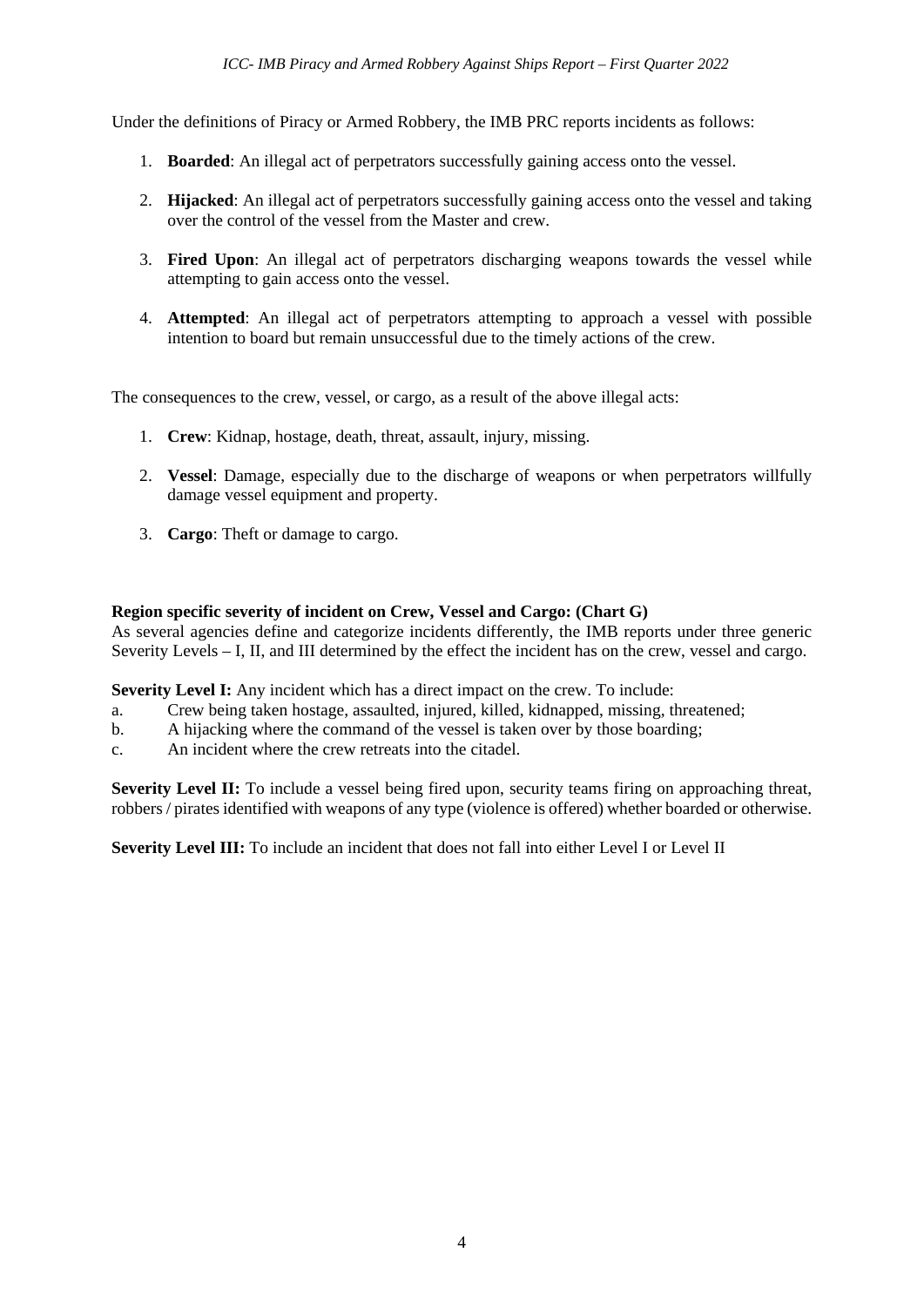#### **FUNDING**

The Piracy Reporting Centre (PRC), funded purely on donations, wishes to thank the following organisations that have financially contributed towards the Centre's 24-hour manned service:

- $\triangleright$  ANIA
- Assuranceforeningen Skuld
- Britannia Steam Ship Insurance Association Limited
- $\triangleright$  Gard AS
- > Japan P&I
- > Justships Ltd
- $\triangleright$  Merchant Shipping Cyprus
- Steamship Insurance Management Services Limited
- The North of England P&I Association Ltd
- > The Standard Club Ltd
- Tsakos Shipping and Trading SA

The PRC is additionally non-financially supported by:

- ExactEarth [\(www.exactearth.com\)](http://www.exactearth.com/)
- Vesseltracker [\(www.vesseltracker.com\)](http://www.vesseltracker.com/)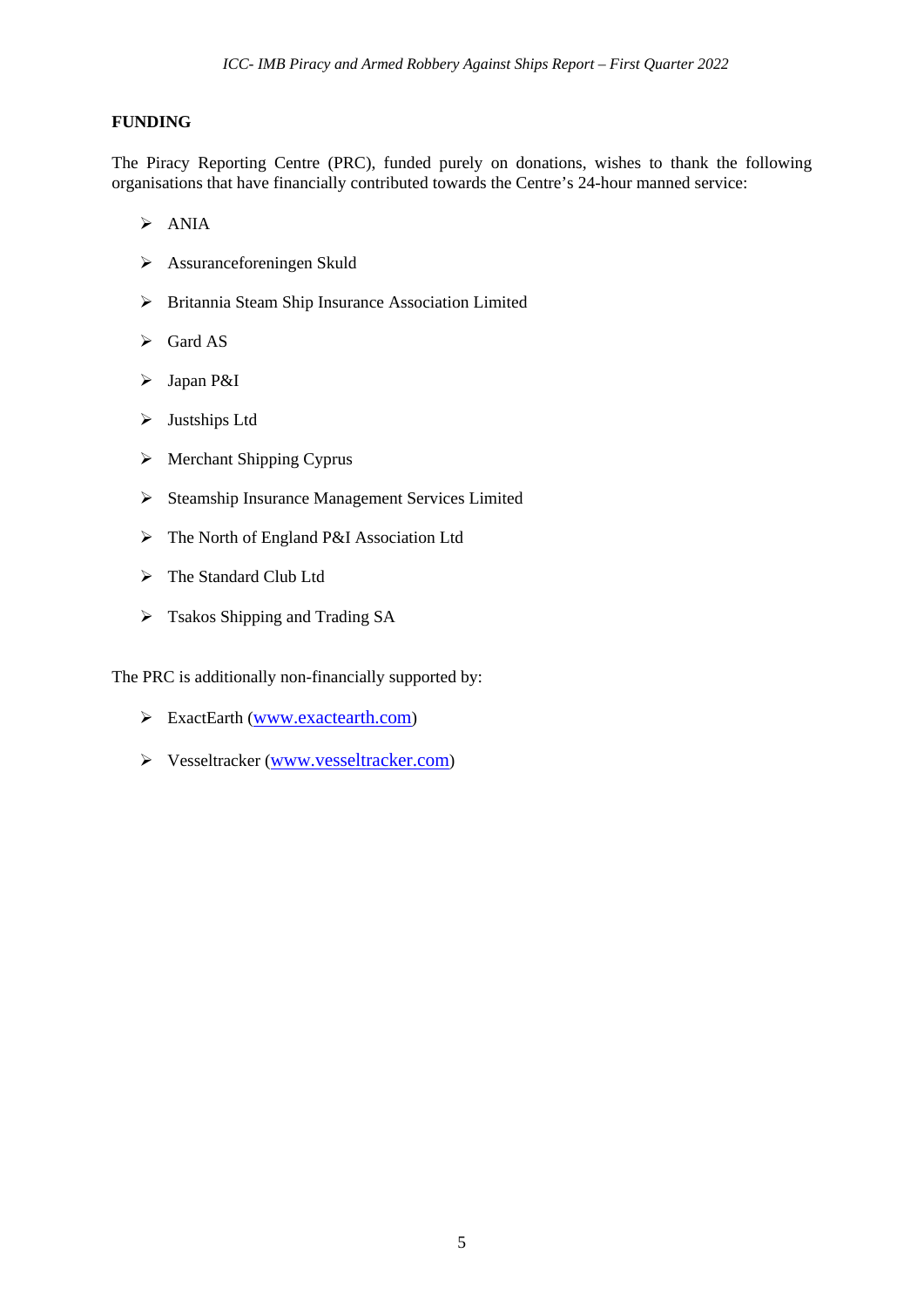|  | TABLE 1: Locations of ACTUAL and ATTEMPTED incidents, January - March 2018 – 2022 |  |
|--|-----------------------------------------------------------------------------------|--|
|  |                                                                                   |  |

| <b>Locations</b>                 | 2018           | 2019           | 2020           | 2021                    | 2022           |
|----------------------------------|----------------|----------------|----------------|-------------------------|----------------|
| <b>SEASIA</b><br>Indonesia       | 9              | $\overline{3}$ | 5              | $\overline{2}$          | $\mathfrak{Z}$ |
| Malaysia                         | $\mathbf{1}$   |                | $\mathbf{1}$   |                         | $\mathbf{1}$   |
| Philippines                      | $\overline{2}$ | $\mathbf{1}$   | $\overline{c}$ | $\mathbf{1}$            |                |
| <b>Singapore Straits</b>         |                |                | $\overline{5}$ | 6                       | 11             |
| China<br><b>EAST ASIA</b>        | $\sqrt{2}$     | 3              |                |                         |                |
| Vietnam                          | $\overline{2}$ |                |                | $\mathbf{1}$            |                |
| <b>INDIAN SUB</b><br>Bangladesh  | $\overline{4}$ |                | $\,1$          |                         | $\mathbf 1$    |
| India<br><b>CONTINENT</b>        | $\overline{2}$ | $\mathbf{1}$   | 5              |                         | $\sqrt{2}$     |
| <b>AMERICAS</b><br><b>Brazil</b> | $\mathbf{1}$   | $\mathbf{1}$   | $\mathbf{1}$   | $\mathbf{1}$            | $\overline{3}$ |
| Colombia                         |                | $\mathbf{1}$   | $\mathbf{1}$   | 3                       |                |
| Dominican Republic               |                | $\mathbf{1}$   |                |                         |                |
| Ecuador                          | $\mathbf{1}$   |                |                | $\,1$                   |                |
| Haiti                            | 3              |                | $\mathbf{1}$   | $\mathbf{1}$            |                |
| Peru                             | $\overline{2}$ | $\mathbf{1}$   | 3              | 5                       | 6              |
| Venezuela                        | 5              | $\overline{4}$ |                |                         | $\mathbf 1$    |
| <b>AFRICA</b><br>Angola          |                |                | $\sqrt{3}$     | $\overline{c}$          | $\overline{4}$ |
| Benin                            | 5              | $\mathbf 1$    | $\overline{3}$ | $\mathbf{1}$            |                |
| Cameroon                         | $\mathbf{1}$   | $\mathbf{1}$   |                | $\mathbf 1$             |                |
| Dem. Republic of Congo           |                |                |                | $\mathbf{1}$            |                |
| Dem. Rep. of Sao Tome & Principe |                |                | $\mathbf 1$    | $\overline{\mathbf{4}}$ |                |
| Gabon                            |                |                | $\mathbf 1$    | $\overline{2}$          |                |
| Ghana                            | $\mathbf{1}$   | 3              |                | $\overline{2}$          | $\sqrt{2}$     |
| Guinea                           | $\mathbf{1}$   |                |                |                         |                |
| Gulf of Aden*                    | $\mathbf{1}$   |                |                | $\mathbf{1}$            |                |
| <b>Ivory Coast</b>               |                | $\mathbf{1}$   | $\mathbf{1}$   |                         | $\mathbf 1$    |
| Liberia                          |                | $\mathbf{1}$   |                |                         | $\mathbf{1}$   |
| Mozambique                       |                |                | $\mathbf{1}$   |                         |                |
| Nigeria                          | 22             | 14             | 11             | $\overline{2}$          |                |
| Somalia*                         | $\mathbf{1}$   |                |                |                         |                |
| South Africa                     |                |                |                |                         | $\mathbf{1}$   |
| Togo                             |                | $\mathbf{1}$   | $\mathbf{1}$   |                         |                |
| Sub total                        | 66             | 38             | 47             | 38                      | 37             |
| Total at year end                | 201            | 162            | 195            | 132                     |                |

All incidents with  $*$  above are attributed to Somali pirates.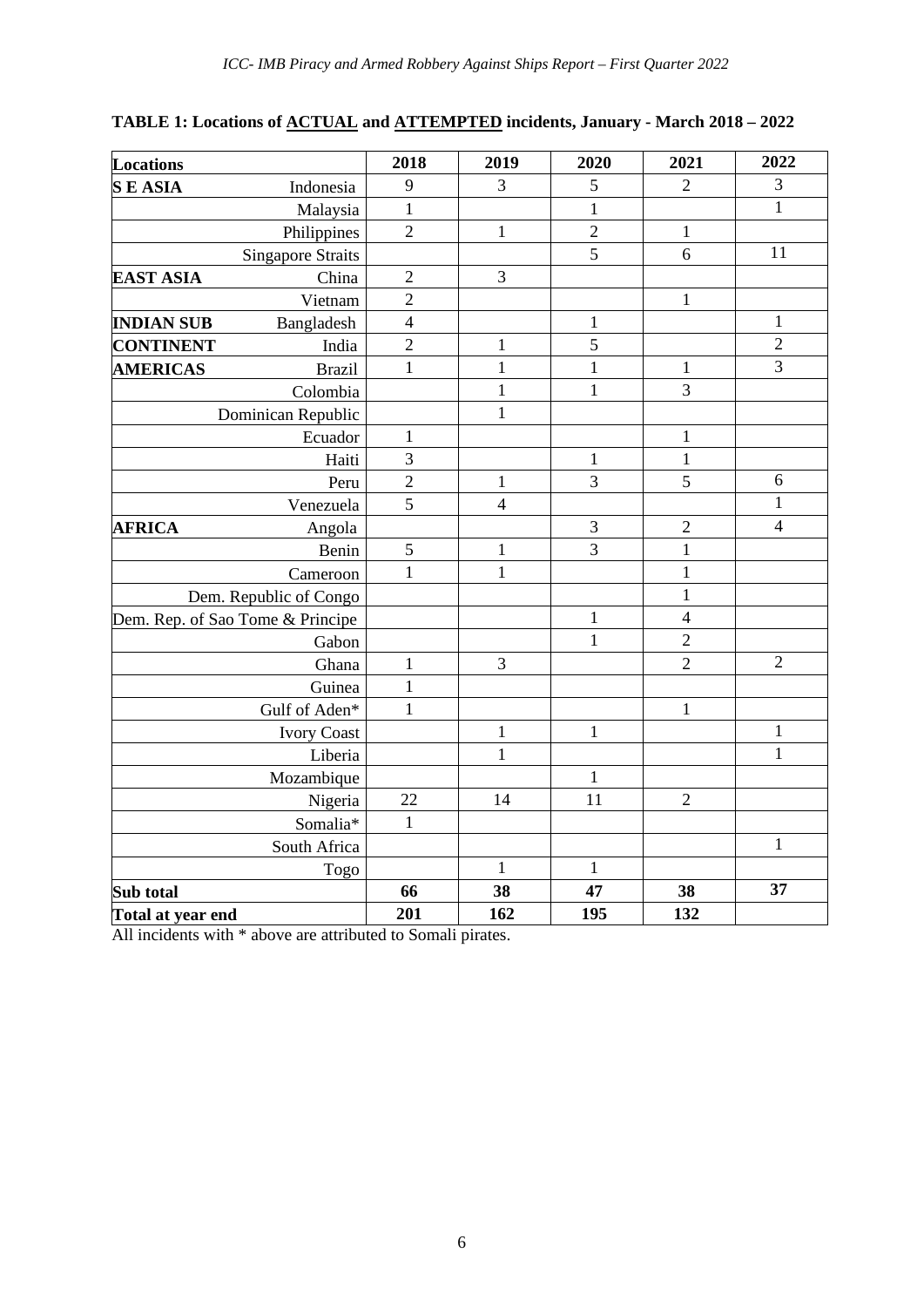

**CHART A: The following five locations contributed to 73% of the total 37 incidents reported in the period January – March 2022.**

**CHART B: Monthly comparison of incidents during January – March 2022**

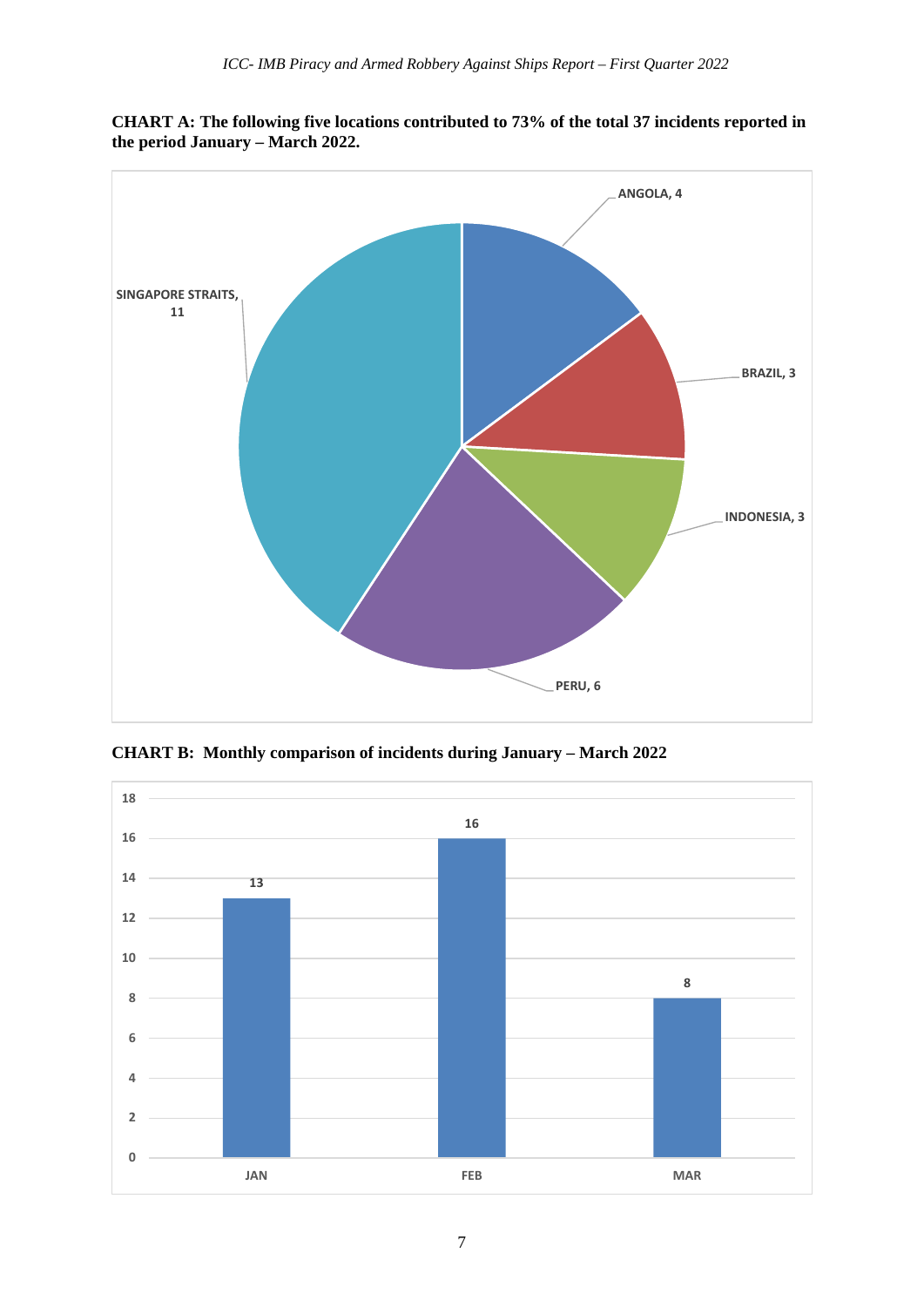

**CHART C: Total incidents as per regions of the world January – March 2022**

**CHART D: Perpetrators successful in 95% of incidents. January – March 2022**

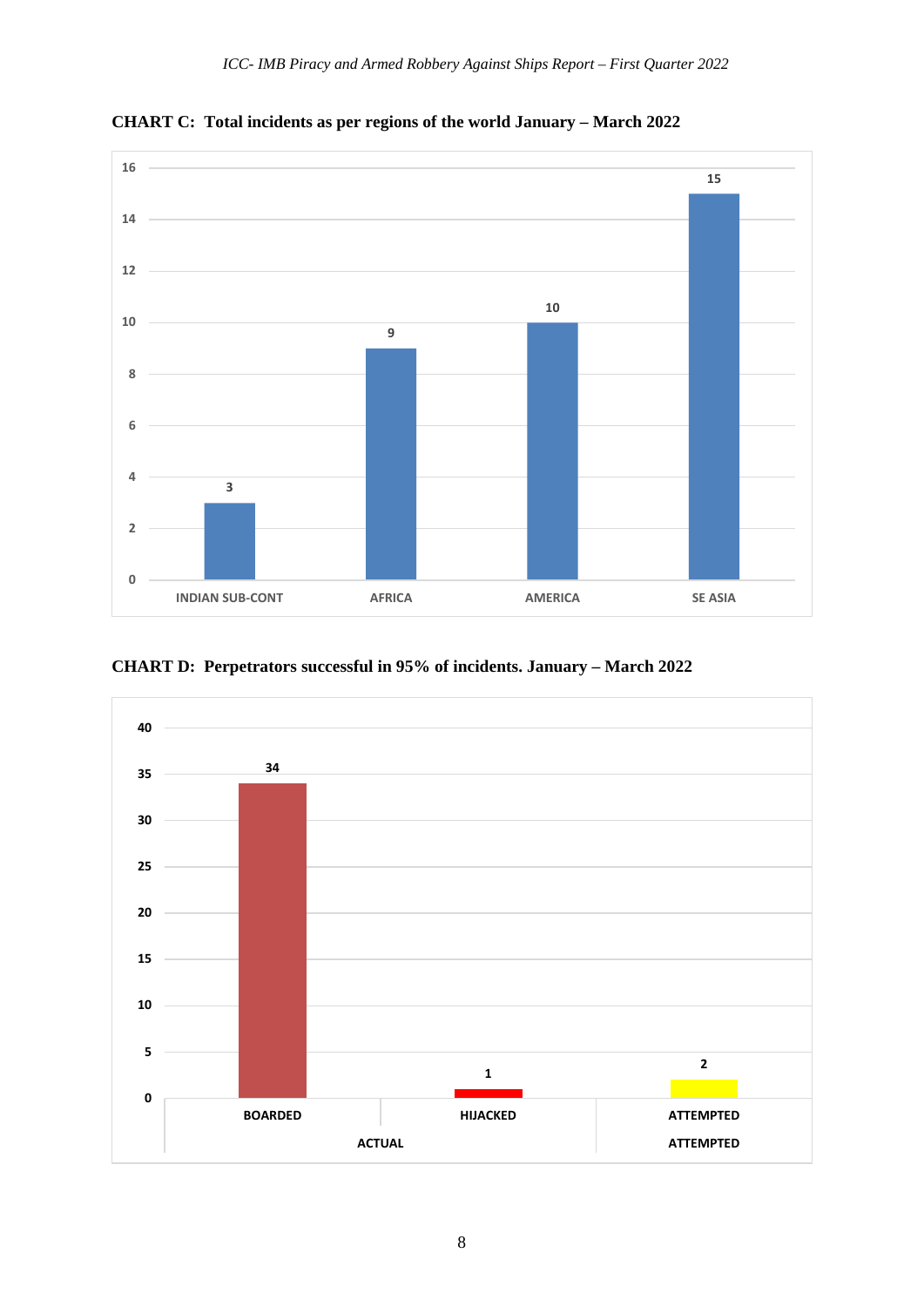

**CHART E: Type of incident in relation to the status of vessel movement January – March 2022**

**CHART F: Region specific type of incident in relation to the status of vessel movement January – March 2022**

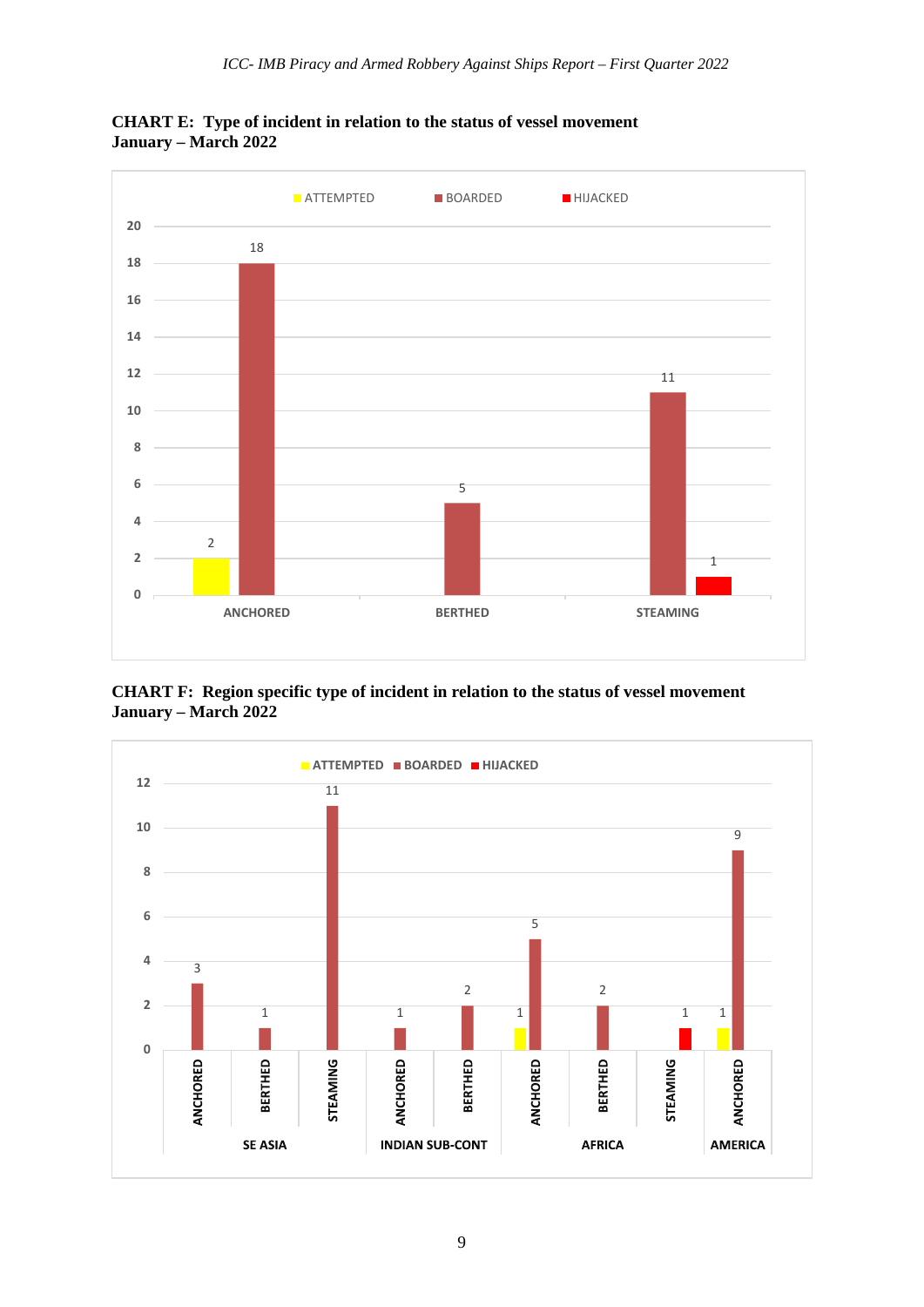



## **TABLE 2: ACTUAL and ATTEMPTED incidents by location, January – March 2022**

|                 |                          |                | <b>Actual attacks</b> | <b>Attempted attacks</b> |
|-----------------|--------------------------|----------------|-----------------------|--------------------------|
| Location        |                          | <b>Boarded</b> | <b>Hijacked</b>       | <b>Attempted</b>         |
| <b>SE ASIA</b>  | Indonesia                | 3              |                       |                          |
|                 | Malaysia                 |                |                       |                          |
|                 | <b>Singapore Straits</b> | 11             |                       |                          |
| <b>INDIAN</b>   | Bangladesh               | 1              |                       |                          |
| <b>SUB-CONT</b> | India                    | $\overline{2}$ |                       |                          |
| <b>AMERICAS</b> | <b>Brazil</b>            | $\overline{2}$ |                       | 1                        |
|                 | Peru                     | 6              |                       |                          |
|                 | Venezuela                |                |                       |                          |
| <b>AFRICA</b>   | Angola                   | $\overline{4}$ |                       |                          |
|                 | Ghana                    |                |                       |                          |
|                 | <b>Ivory Coast</b>       |                |                       |                          |
|                 | Liberia                  |                |                       |                          |
|                 | South Africa             |                |                       |                          |
| Sub total       |                          | 34             | 1                     | $\boldsymbol{2}$         |
| <b>Total</b>    |                          |                | 37                    |                          |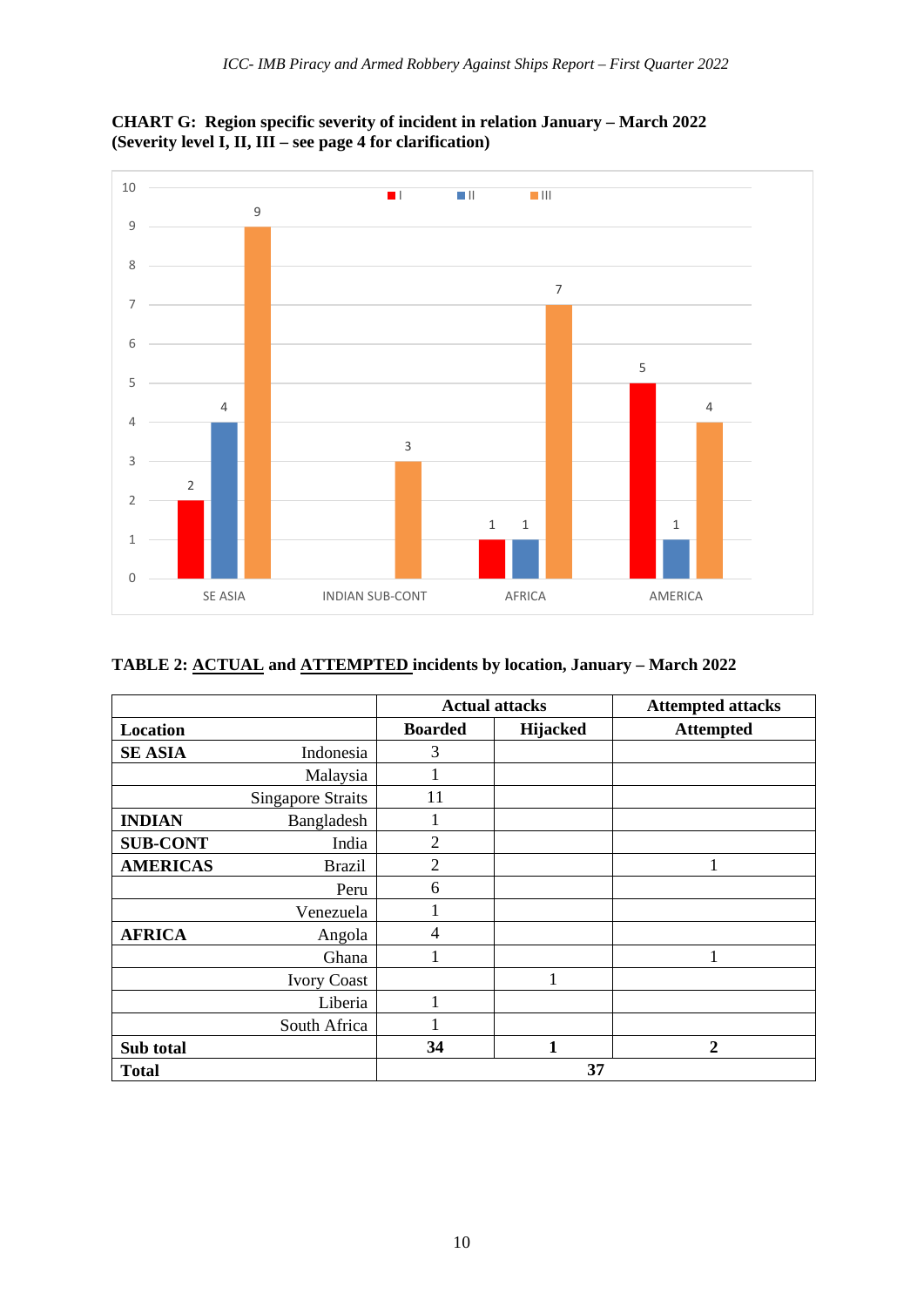| Country       | Location | 01.01.2022 to 31.03.2022 |
|---------------|----------|--------------------------|
| Angola        | Luanda   |                          |
| <b>Brazil</b> | Macapa   |                          |
| Peru          | Callao   |                          |

#### **TABLE 3: Ports / anchorages, with three or more reported incidents, January – March 2022**

#### **TABLE 4: Status of vessels during ACTUAL incidents, January – March 2022**

| Location        |                          | <b>Berthed</b> | Anchored       | <b>Steaming</b> |
|-----------------|--------------------------|----------------|----------------|-----------------|
| <b>SE ASIA</b>  | Indonesia                |                | 3              |                 |
|                 | Malaysia                 |                |                |                 |
|                 | <b>Singapore Straits</b> |                |                | 11              |
| <b>INDIAN</b>   | Bangladesh               |                |                |                 |
| <b>SUB-CONT</b> | India                    |                |                |                 |
| <b>AMERICAS</b> | <b>Brazil</b>            |                | $\overline{2}$ |                 |
|                 | Peru                     |                | 6              |                 |
|                 | Venezuela                |                |                |                 |
| <b>AFRICA</b>   | Angola                   |                | 4              |                 |
|                 | Ghana                    |                |                |                 |
|                 | <b>Ivory Coast</b>       |                |                |                 |
|                 | Liberia                  |                |                |                 |
|                 | South Africa             |                |                |                 |
| Sub total       |                          | 5              | 18             | 12              |
| <b>Total</b>    |                          |                | 35             |                 |

#### **TABLE 5: Status of vessels during ATTEMPTED incidents, January – March 2022**

| Location        |               | Anchored |
|-----------------|---------------|----------|
| <b>AMERICAS</b> | <b>Brazil</b> |          |
| <b>AFRICA</b>   | Ghana         |          |
| Sub total       |               |          |
| <b>Total</b>    |               |          |

#### **TABLE 6: Types of arms used during incidents, January - March 2018 – 2022**

| <b>Types of Arms</b> | 2018 | 2019 | 2020 | 2021 | 2022 |
|----------------------|------|------|------|------|------|
| Guns                 | 27   | 13   | 13   |      |      |
| Knives               |      |      |      |      | 13   |
| Not stated           | 30   | 18   | 24   | 14   | 18   |
| Other weapons        |      |      |      |      |      |
| Sub total            | 66   | 38   | 47   | 38   | 37   |
| Total at year end    | 201  | 162  | 195  | 132  |      |

#### **TABLE 7: Comparison of the type of incidents, January - March 2018 – 2022**

| $\sim$<br><b>Category</b> | 2018 | 2019 | 2020 | 2021 | 2022 |
|---------------------------|------|------|------|------|------|
| Attempted                 | ∸    |      |      | -    | -    |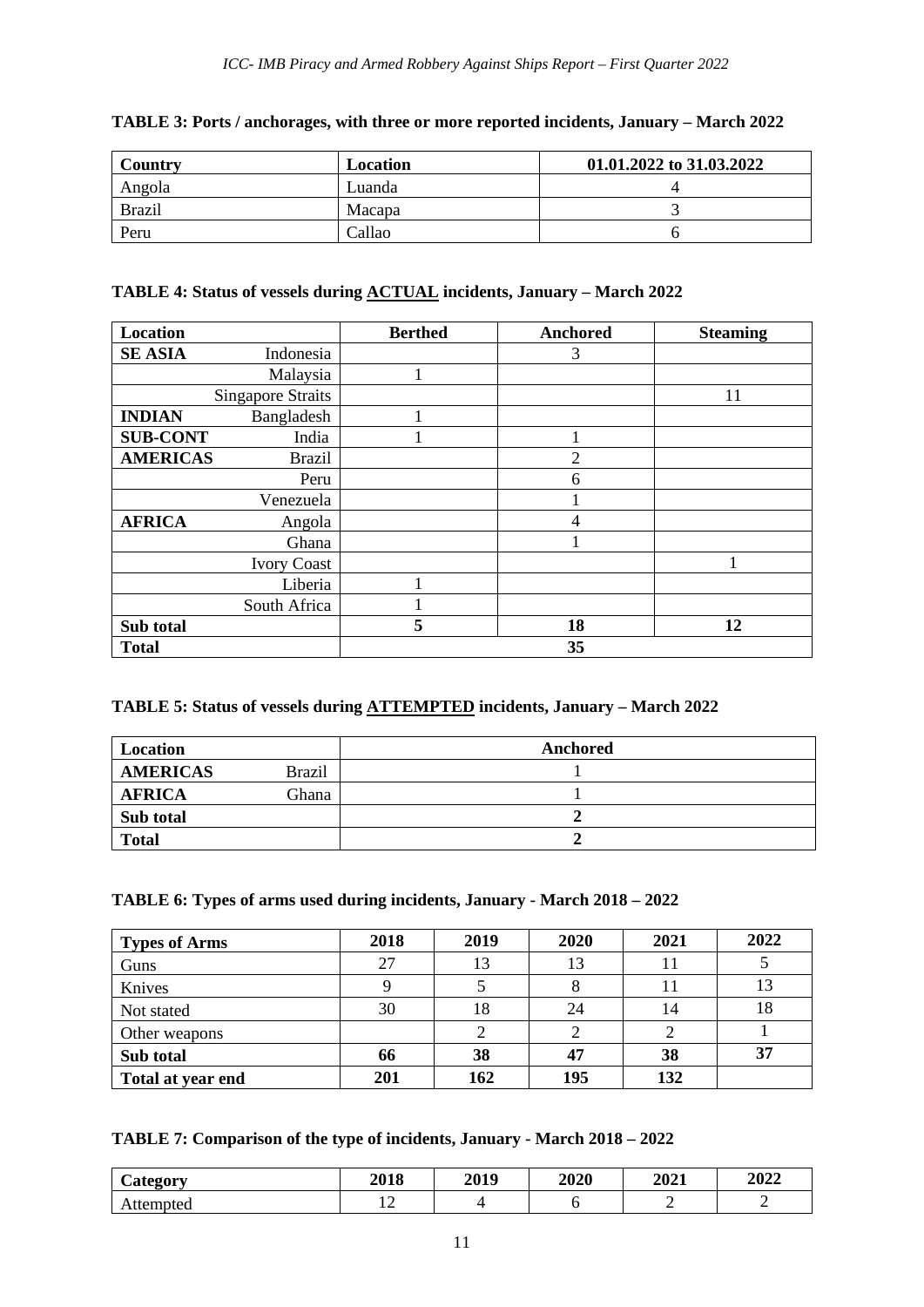| Boarded           | 39  | つつ  | 37  | 33  | 34 |
|-------------------|-----|-----|-----|-----|----|
| Fired upon        |     |     |     |     |    |
| Hijack            |     |     |     |     |    |
| Sub total         | 66  | 38  | 47  | 38  | 37 |
| Total at year end | 201 | 162 | 195 | 132 |    |

#### **TABLE 8: Types of violence to crew, January – March 2018 – 2022**

| <b>Types of Violence</b> | 2018 | 2019 | 2020 | 2021 | 2022 |
|--------------------------|------|------|------|------|------|
| Hostage                  | 100  |      |      |      | 23   |
| Injured                  |      |      |      |      |      |
| Kidnap/Ransom            | 14   | 21   | 22   | 40   |      |
| Killed                   |      |      |      |      |      |
| Threatened               |      |      |      |      |      |
| Sub total                | 119  | 23   | 26   | 45   | 27   |
| Total at year end        | 241  | 210  | 191  | 82   |      |

## **TABLE 9: Type of violence to crew by location, January – March 2022**

| Location        |                          | Hostage | <b>Threatened</b> |  |
|-----------------|--------------------------|---------|-------------------|--|
| <b>SE ASIA</b>  | Indonesia                |         |                   |  |
|                 | <b>Singapore Straits</b> |         |                   |  |
| <b>AMERICAS</b> | <b>Brazil</b>            |         |                   |  |
|                 | Peru                     |         |                   |  |
| <b>AFRICA</b>   | <b>Ivory Coast</b>       | 7       |                   |  |
| Sub total       |                          | 23      |                   |  |
| <b>Total</b>    |                          |         |                   |  |

#### **TABLE 10: Types of arms used by geographical location, January – March 2022**

| <b>Locations</b> |                          | <b>Guns</b>    | <b>Knives</b>  | <b>Other Weapons</b> | <b>Not Stated</b> |  |
|------------------|--------------------------|----------------|----------------|----------------------|-------------------|--|
| <b>SEASIA</b>    | Indonesia                |                | 2              |                      |                   |  |
|                  | Malaysia                 |                |                |                      |                   |  |
|                  | <b>Singapore Straits</b> |                | 4              |                      | 6                 |  |
| <b>INDIAN</b>    | Bangladesh               |                |                |                      |                   |  |
| <b>SUB-CONT</b>  | India                    |                |                |                      | $\overline{2}$    |  |
| <b>AMERICAS</b>  | <b>Brazil</b>            | $\overline{2}$ |                |                      |                   |  |
|                  | Peru                     |                | 3              |                      | $\overline{2}$    |  |
|                  | Venezuela                |                |                |                      |                   |  |
| <b>AFRICA</b>    | Angola                   |                | $\overline{2}$ |                      |                   |  |
|                  | Ghana                    |                |                |                      |                   |  |
|                  | <b>Ivory Coast</b>       |                |                |                      |                   |  |
|                  | Liberia                  |                |                |                      |                   |  |
|                  | South Africa             |                |                |                      |                   |  |
| Sub total        |                          | 5              | 13             | 1                    | 18                |  |
| <b>Total</b>     |                          | 37             |                |                      |                   |  |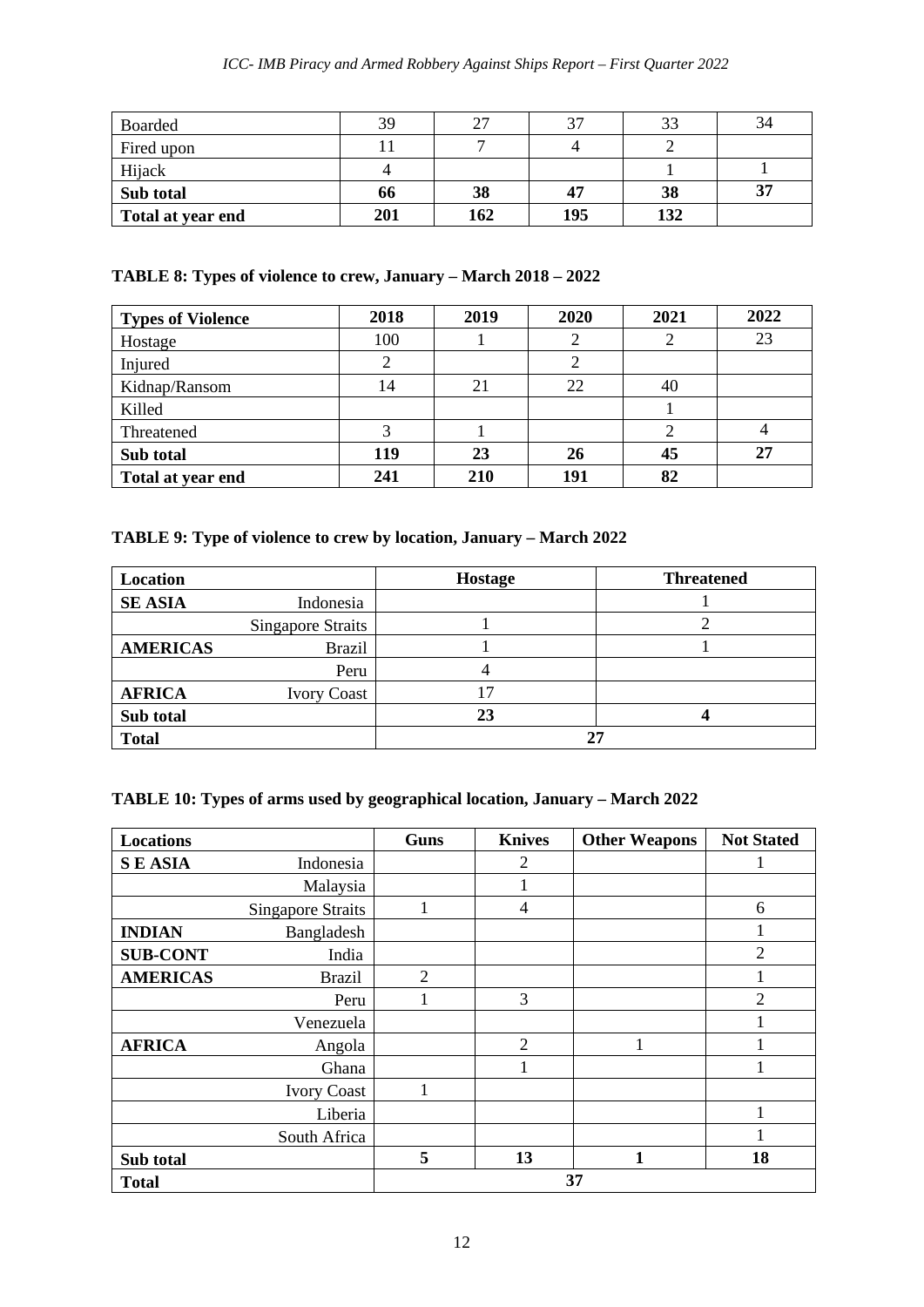| <b>Type</b>                    | 2018           | 2019           | 2020           | 2021           | 2022           |
|--------------------------------|----------------|----------------|----------------|----------------|----------------|
| <b>Bulk Carrier</b>            | 21             | 6              | 7              | 12             | 19             |
| Container                      | 5              | 5              | 8              | 9              | $\overline{2}$ |
| Crew Boat                      |                |                |                |                | $\overline{2}$ |
| Drilling Ship                  |                |                |                |                |                |
| General Cargo                  | 3              | $\overline{2}$ |                |                |                |
| <b>Landing Craft</b>           |                | $\mathbf{1}$   |                |                |                |
| <b>Offshore Support Vessel</b> |                | $\mathbf{1}$   | $\mathbf{1}$   |                |                |
| Refrigerated Cargo Ship        | 3              |                | 1              |                |                |
| Supply Ship                    |                | $\mathbf{1}$   | 4              | $\overline{2}$ | 1              |
| Tanker Asphalt / Bitumen       | $\overline{2}$ |                |                |                |                |
| Tanker Chemical / Product      | 20             | 11             | 13             | $\overline{4}$ | 7              |
| Tanker Crude Oil               | 7              | 9              | 5              |                | 4              |
| <b>Tanker LNG</b>              |                |                |                | $\overline{2}$ |                |
| Tanker LPG                     |                | $\mathbf{1}$   | $\overline{2}$ |                | $\mathbf{1}$   |
| Trawler / Fishing Vessel       | 3              |                | 1              |                |                |
| Tug / Offshore Tug             | $\overline{2}$ |                | $\overline{4}$ | $\overline{2}$ |                |
| Vehicle Carrier                |                | 1              |                |                |                |
| Sub total                      | 66             | 38             | 47             | 38             | 37             |
| Total at year end              | 201            | 162            | 195            | 132            |                |

**TABLE 11: Incidents as per type of vessels, January – March 2018 – 2022**

### **CHART H: Incidents as per type of vessels, January – March 2022**



13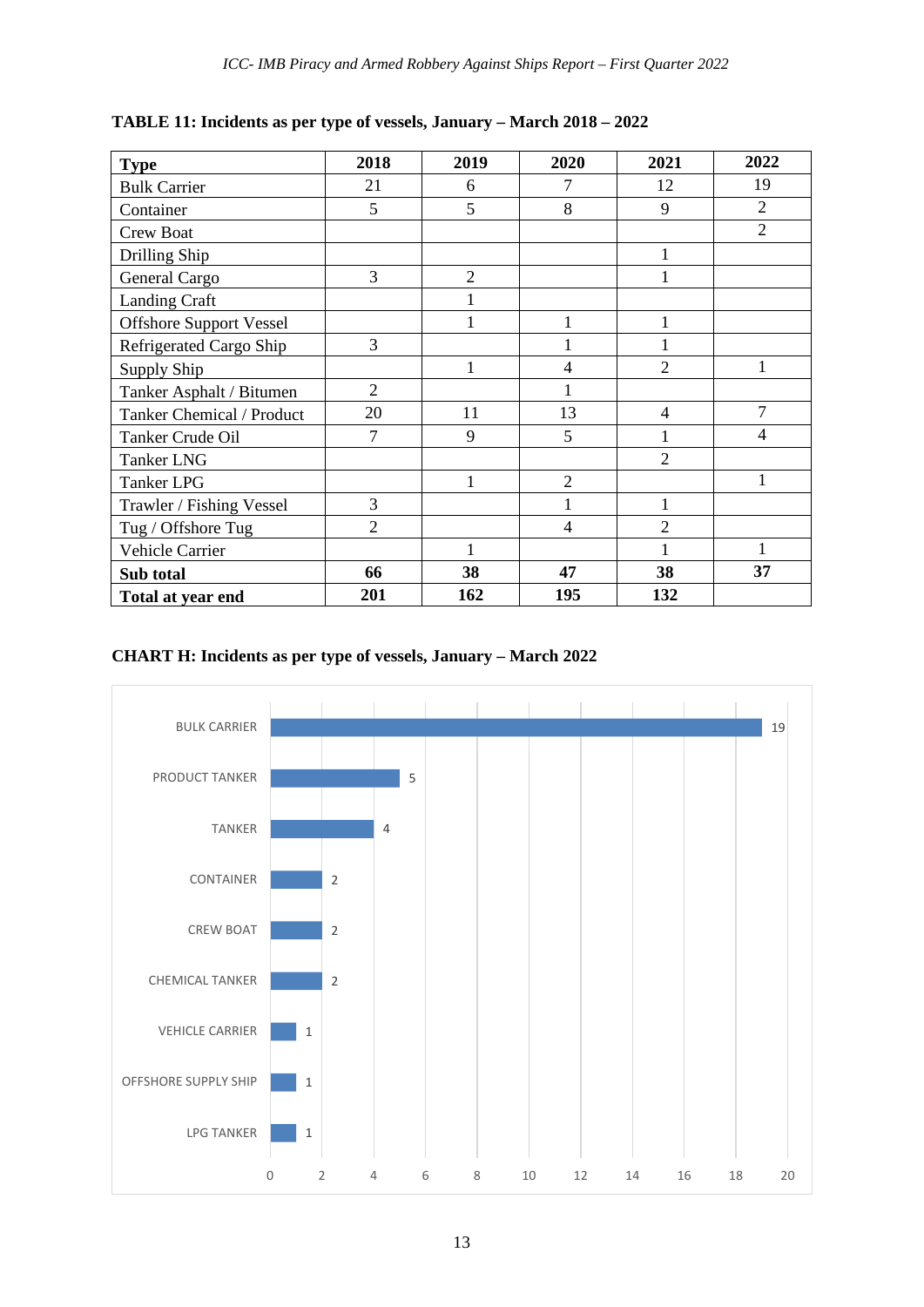| TABLE 12: Nationalities of vessels affected, January - March 2018 - 2022 |  |  |  |  |
|--------------------------------------------------------------------------|--|--|--|--|
|--------------------------------------------------------------------------|--|--|--|--|

| <b>Flag State</b>   | 2018             | 2019           | 2020             | 2021           | 2022           |
|---------------------|------------------|----------------|------------------|----------------|----------------|
| Antigua and Barbuda | $\mathbf{1}$     | $\mathbf{1}$   |                  |                |                |
| <b>Bahamas</b>      | $\overline{3}$   |                |                  | $\overline{3}$ | $\mathbf{1}$   |
| <b>Barbados</b>     | $\mathbf{1}$     | $\mathbf{1}$   |                  | $\mathbf{1}$   |                |
| Bermuda             |                  |                |                  | $\mathbf{1}$   |                |
| Cayman Islands      |                  |                |                  |                | $\mathbf{1}$   |
| Chile               | $\mathbf{1}$     |                |                  |                |                |
| China               | $\overline{2}$   |                |                  | $\mathbf{1}$   |                |
| Comoros             |                  |                | $\mathbf{1}$     |                |                |
| Cook Islands        | $\mathbf{1}$     |                |                  |                |                |
| Cyprus              | $\overline{c}$   | $\mathbf 1$    |                  | $\overline{3}$ | $\mathbf{1}$   |
| Denmark             |                  |                | $\mathbf 1$      | $\mathbf{1}$   |                |
| France              |                  | $\mathbf{1}$   |                  | $\mathbf{1}$   | $\mathbf{1}$   |
| Germany             |                  |                |                  | $\mathbf{1}$   | $\mathbf{1}$   |
| Ghana               | $\mathbf{1}$     |                |                  |                |                |
| Gibraltar           |                  |                | $\mathbf{1}$     |                |                |
| Greece              |                  | $\mathbf{1}$   | $\overline{2}$   |                |                |
| Hong Kong (SAR)     | $\overline{4}$   | $\overline{c}$ |                  | $\mathbf{1}$   | $\mathbf{1}$   |
| India               |                  |                | $\overline{2}$   |                | $\mathbf{1}$   |
| Indonesia           |                  |                | $\overline{2}$   |                |                |
| Isle of Man         |                  | $\mathbf{1}$   | $\mathbf{1}$     |                | $\mathbf{1}$   |
| Jamaica             |                  |                |                  | $\mathbf{1}$   |                |
| Liberia             | 11               | $8\,$          | $\boldsymbol{7}$ | 6              | 5              |
| Luxembourg          | $\mathbf{1}$     |                |                  | $\overline{2}$ |                |
| Malaysia            |                  |                | $\mathbf{1}$     | $\mathbf{1}$   |                |
| Malta               | 3                | $\overline{4}$ | $\overline{2}$   | $\mathbf{1}$   | $\sqrt{2}$     |
| Marshall Islands    | 14               | $\overline{4}$ | 10               | $\overline{6}$ | $\overline{8}$ |
| Nigeria             | $\mathbf{1}$     | $\mathbf{1}$   |                  |                |                |
| Norway              | $\mathbf 1$      |                |                  |                |                |
| Palau               |                  |                | $\mathbf{1}$     |                |                |
| Panama              | 11               | $\mathfrak{S}$ | 8                | $\mathbf{1}$   | 9              |
| Philippines         | $\mathbf{1}$     |                | $\mathbf{1}$     |                |                |
| Portugal            |                  | $\mathbf{1}$   | $\mathbf{1}$     |                | $\mathbf{1}$   |
| Saudi Arabia        |                  |                | $\mathbf{1}$     |                |                |
| Singapore           | $\boldsymbol{7}$ | $\overline{7}$ | 5                | $6\,$          | $\overline{4}$ |
| Spain               |                  |                |                  | $\,1\,$        |                |
| Sub total           | 66               | 38             | 47               | 38             | 37             |
| Total at year end   | 201              | 162            | 195              | 132            |                |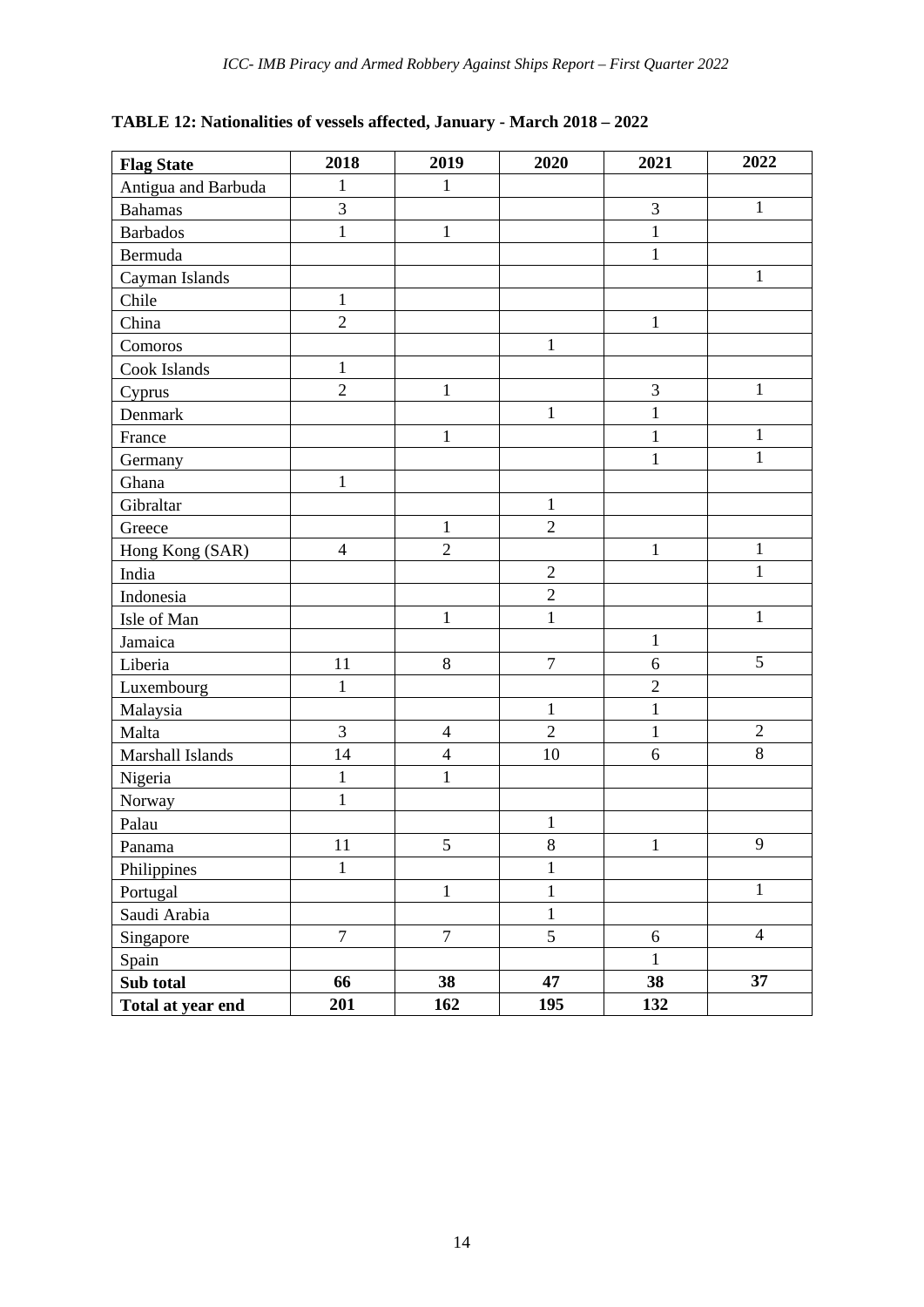

**CHART I: Nationalities of vessels involved in three or more incidents, January – March 2022**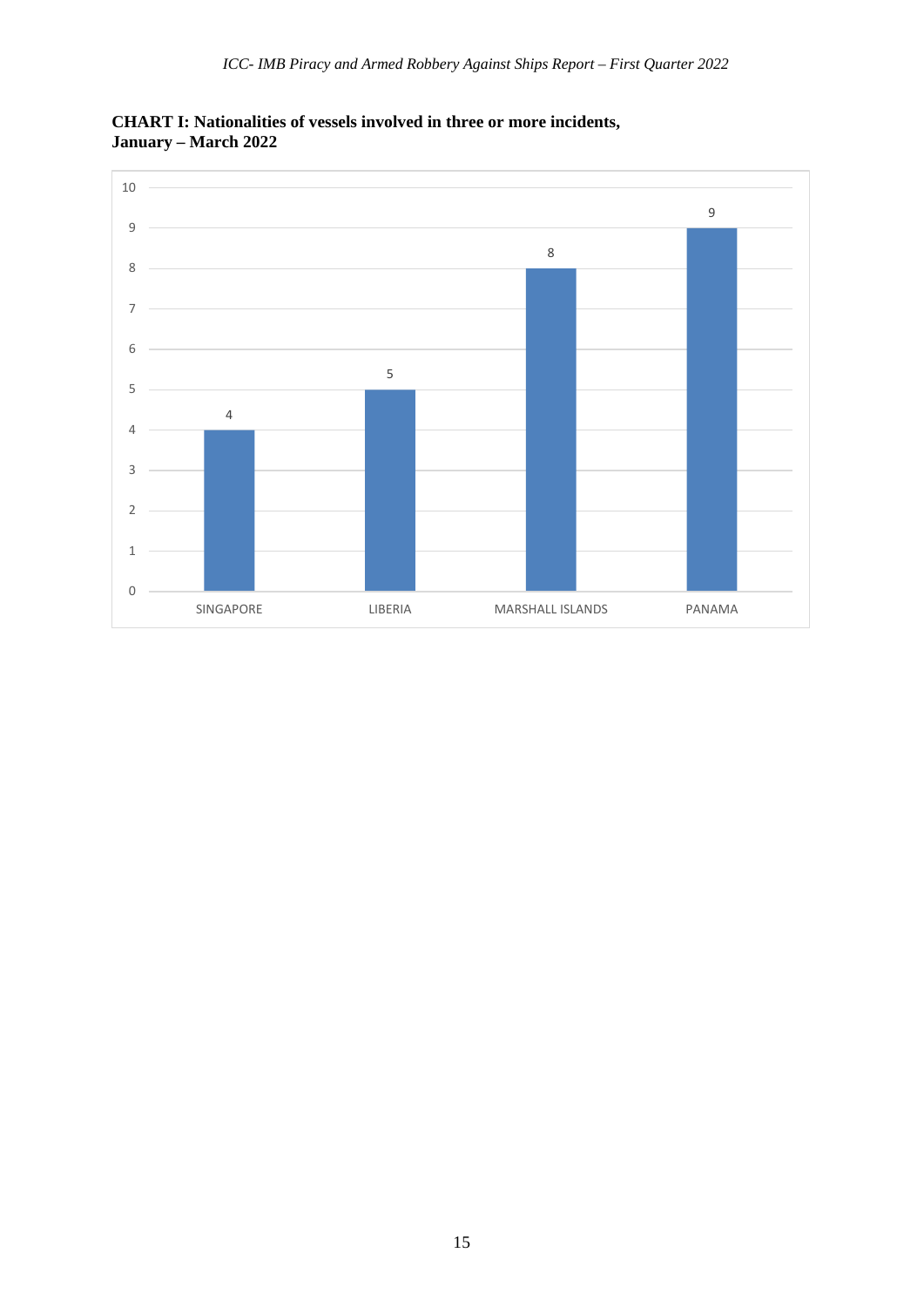**TABLE 13: Vessels affected – managed or controlled from January – March 2022**

| Country        | <b>No of Ships</b> |
|----------------|--------------------|
| <b>Bahamas</b> |                    |
| Cyprus         |                    |
| France         | 3                  |
| Germany        | 3                  |
| Greece         | 6                  |
| India          | 3                  |
| Japan          | 3                  |
| Korea South    |                    |
| Monaco         |                    |
| Philippines    | $\overline{2}$     |
| Singapore      | 11                 |
| Taiwan         |                    |
| <b>UAE</b>     |                    |
| <b>Total</b>   | 37                 |

#### **CHART J: Managing countries whose vessels involved in three or more incidents between January – March 2022**

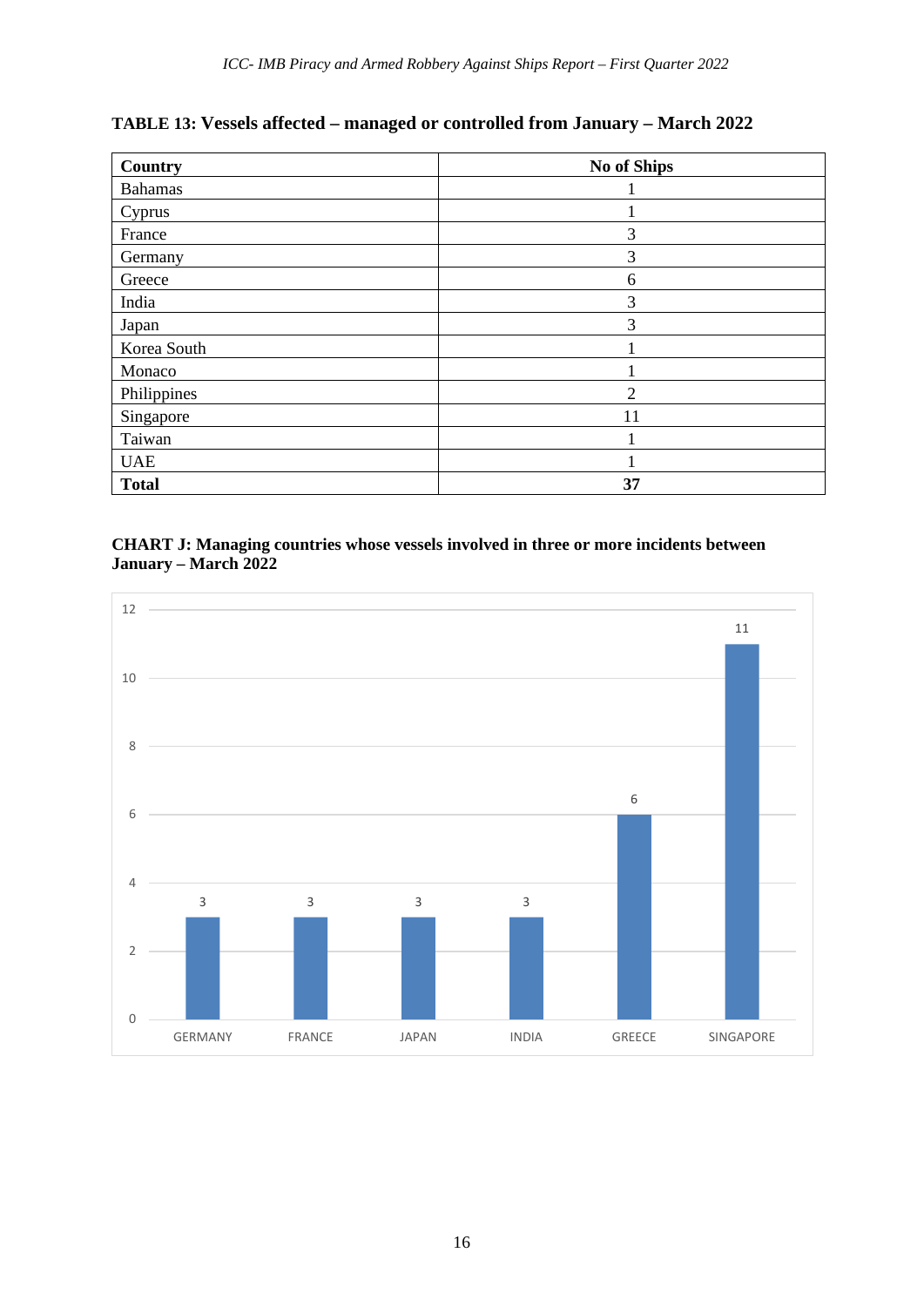*OFF SOMALIA / GULF OF ADEN / RED SEA ATTACK FIGURES UPDATE* **From 1 January to 31 March 2022, no incident reported to the IMB PRC for Gulf of Aden.**

**The international navies patrolling these waters continue to coordinate and liaise with merchant and fishing fleets to identify and apprehend pirate action groups.**

**All vessels are advised and encouraged to adhere to the BMP 5 recommendations while transiting these waters. Vessels employing Privately Contracted Armed Security Personnel (PCASP) should be cautious and not mistake fishermen for pirates in some heavy fishing areas.** 

**As the IMB PRC continues to monitor the situation in the region, it cautions vessel owners and masters against complacency. Somali pirates still retain the capability and capacity to carry out attacks.** 

**The IMB PRC supports and compliments the role of international navies by relaying all reports received to the response agencies, as well as by broadcasting alerts to vessels via the INMARSAT Safety Net Service.**

#### *CONTINUED COOPERATION*

**The positive information sharing, actions and cooperation between the Indonesian Marine Police (IMP) and the IMB PRC has resulted in an overall decrease in the number of reported incidents in the 10 safe designated areas.**

**All vessels intending to anchor, waiting for berth or drift should do so at the designated areas where IMP patrol boats would be stationed to enable them to maximize their resources to provide greater protection for vessels.**

**Vessels are advised to cooperate by maintaining strict anti-piracy and robbery watches and report all attacks and suspicious sightings to the local Authorities / IMP, as well as the IMB PRC. The IMB PRC will also liaise with local and regional Authorities to render necessary assistance.**

**In line with the Road Map Program Police Reforms Wave III, the Indonesian Authorities will continue to allocate and position resources and assets in 10 key designated areas of concern, to prevent sea robbery and piracy in and around Indonesian waters.**

**In January 2021, the IMB was informed that the successful cooperation resulting in a year on year drop in incidents in almost all areas will continue until further notice.** 

**The IMB thanks the IMP for their support and contribution to the shipping industry.**

#### *ACKNOWLEDGEMENT*

**The IMB PRC appreciates the strong and vital cooperation from the Philippine and Malaysian Intel that have provided crucial information relating to safety of vessels and seafarers particularly in the Sulu Sea/eastern Sabah waters. The successful cooperation has directly and indirectly saved many lives and properties at sea. The IMB PRC looks forward to the continued cooperation, and thanks both intel agencies for their commitment.**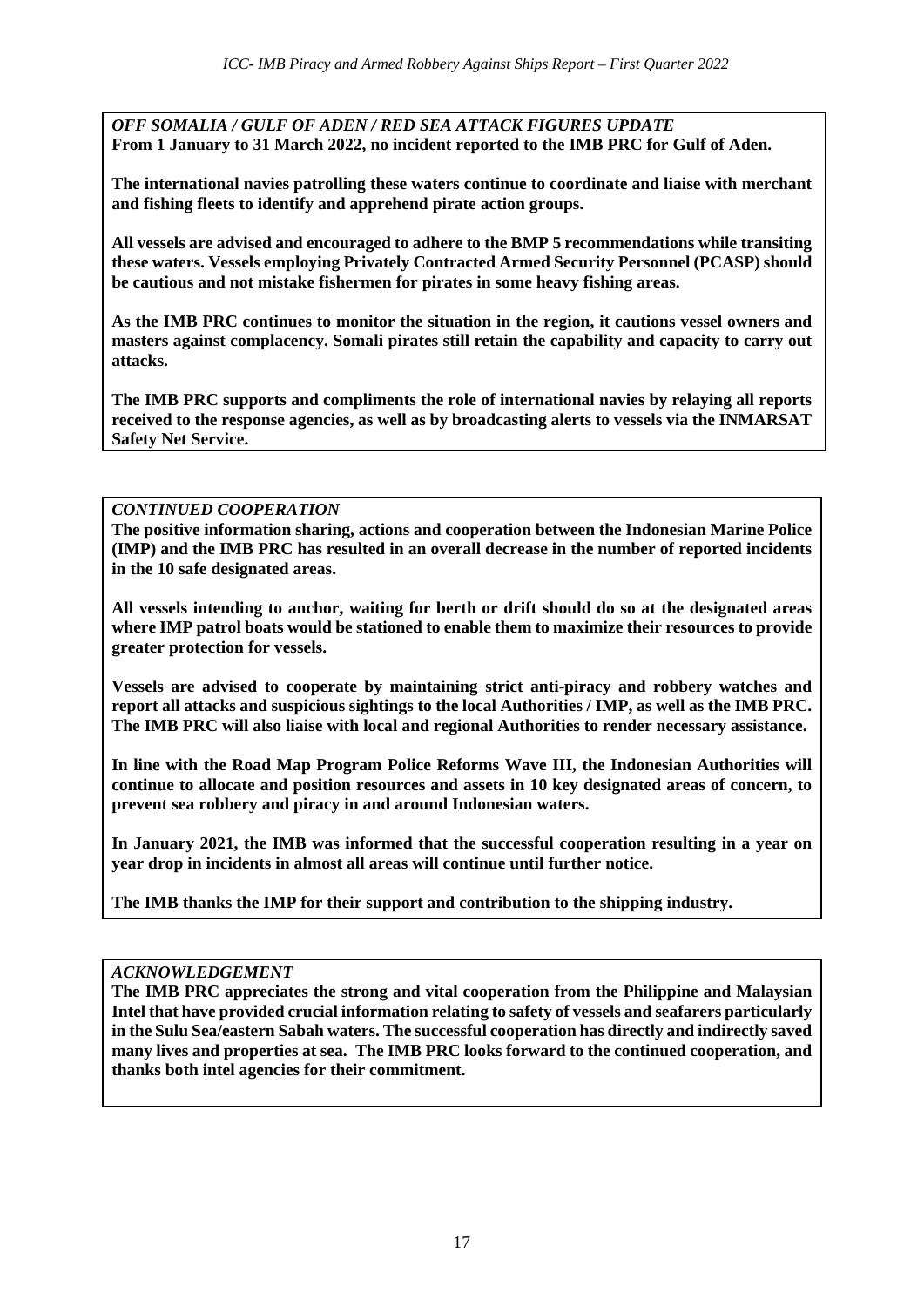#### *ACKNOWLEDGEMENT*

**The IMB appreciates the assistance (past and present) and vital cooperation provided by the Coalition naval forces / EU naval force (EUNAVFOR ATALANTA) / MSCHOA / US Navy / French Alindien / NATO / UKMTO / Indian Navy / Iranian Navy / Malaysian Navy / Russian Navy / Chinese Navy / South Korean Navy / Japanese Maritime SDF/ Singapore Navy / Royal Thai Navy / and Yemeni Coast Guard and Navy, for assisting the many vessels that have been attacked by suspected Somali pirates, both in the Gulf of Aden, and off eastern / southern Somali coast, Indian Ocean, Arabian Sea and other areas. The positive actions by the navies including pre-emptive and disruptive counter piracy tactics, resulted in a drop in the number of attacks.**

#### *ACKNOWLEDGEMENT*

**The IMB PRC appreciates the strong cooperation from the West African authorities / navies and international navies, especially the Danish, Italian, Russian, Spanish and Portuguese Navies in the Gulf of Guinea. A special thanks to the Nigerian Authorities, particularly the Nigerian Navy and NIMASA, who have continued to provide prompt information, actions and valuable cooperation between agencies. The IMB PRC looks forward to the continued cooperation from the West African authorities / navies and international navies in the area.**

#### *ACKNOWLEDGEMENT*

**The IMB PRC thanks all the masters and vessel owners / operators who have reported incidents to the Centre in a timely manner. It encourages all incidents to be reported in a timely manner.** 

**While the IMB PRC endeavours to always get a meaningful response from regional authorities, the reports also play a crucial role to increase awareness of this crime, which allows for additional resources to be allocated by authorities to tackle the crime of piracy and armed robbery. Transparent statistics from an independent, non-political, international organization such as the IMB PRC can act as a catalyst to achieve this goal.**

**The IMB PRC wishes all seafarers safe and secure voyages and remains available to assist in any manner.**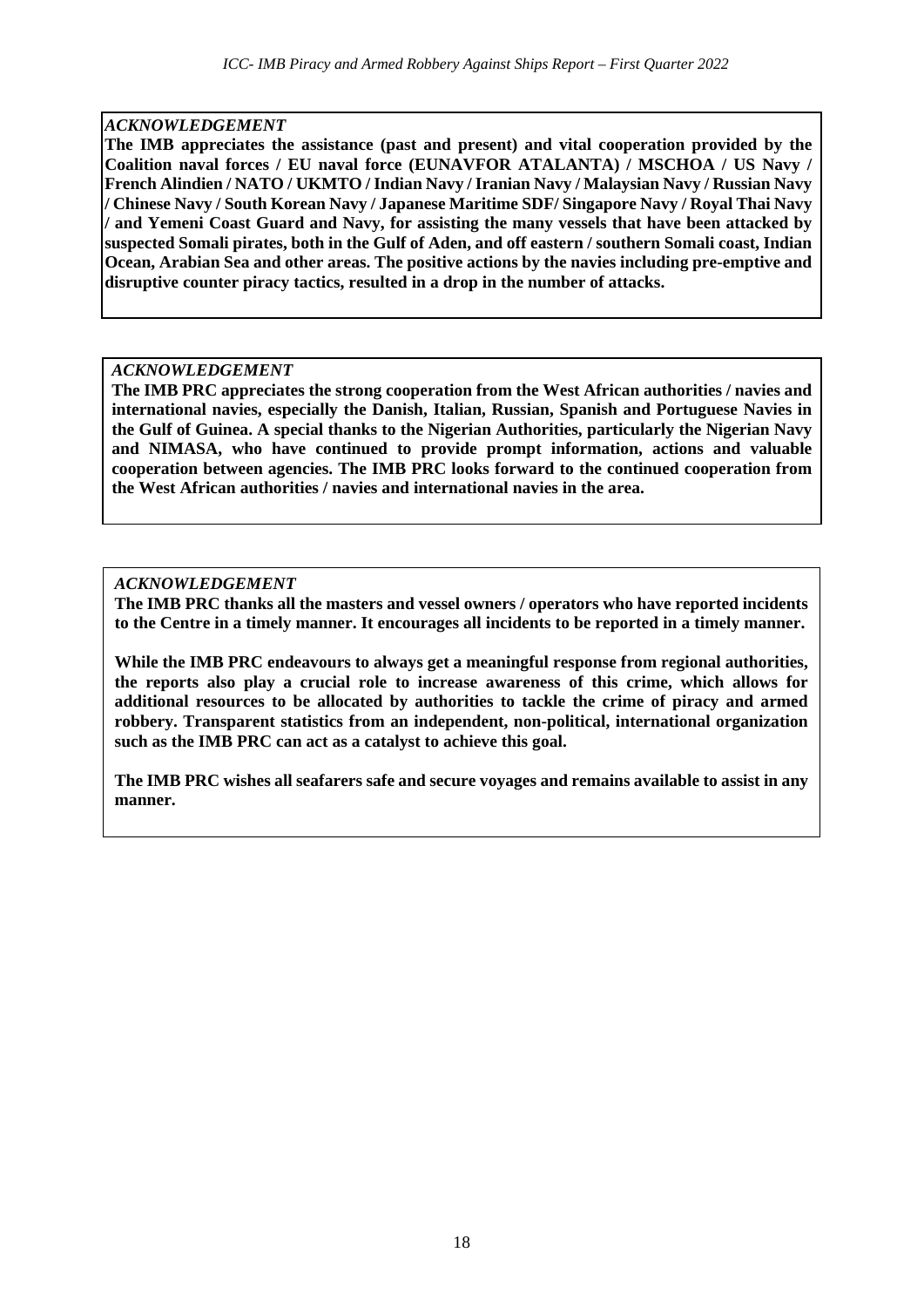#### *PIRACY AND ARMED ROBBERY PRONE AREAS AND WARNINGS*

*All ships are advised to report all piracy and armed robbery attacks and suspicious sightings to local Authorities, their flag state and to the IMB Piracy Reporting Centre as per IMO Cir 1334.*

**The IMB Piracy Reporting Centre can be contacted at: E-mail: [piracy@icc-ccs.org](mailto:piracy@icc-ccs.org)** / **[imbkl@icc-ccs.org](mailto:imbkl@icc-ccs.org) Tel: +60 3 2078 5763 Fax: +60 3 2078 5769 WhatsApp / Telegram: +60 11 2659 3057. (Photograph or video submission encouraged). 24 Hours Anti-Piracy HELPLINE is: +60 3 2031 0014**

*Mariners are advised to be cautious, take precautionary measures and follow all recommended guidelines, when transiting the following areas:*

#### **SOUTH EAST ASIA AND INDIAN SUB CONTINENT**

**Bangladesh:** Robbers normally target ships at anchor. Most incidents reported are at Chittagong anchorages and approaches. Incidents in Bangladesh have fallen significantly over the past few years because of the efforts by the Bangladesh Authorities.

**Indonesia:** Belawan and Tanjung Priok / Jakarta anchorage and surrounding waters. Pirates / robbers are normally armed with guns / knives and / or machetes. Generally, be vigilant in other areas. Many incidents may have gone unreported. Pirates / robbers normally attack vessel during the night. When spotted and alarm is sounded, the pirates / robbers usually escape without confronting the crew. Therefore, a strict anti-piracy watch is recommended.

Meetings and continued dialogue between the Indonesian Marine Police (IMP) and the IMB PRC resulted in very positive actions by the Indonesian Authorities, which have so far brought down the number of incidents significantly. With the assistance and actions of the IMP, the incidents appear to be decreasing each year with great success. Incidents in Indonesian waters has also dropped dramatically since the cooperation begin.

The Indonesian Marine Police have advised all ships intending to anchor, to do so at / near the following areas where Indonesian Marine Police will conduct patrols for greater protection.

(After IMP-IMB started their cooperation, since 2014, no incident has been reported in the Adang Bay region. With this in view, in March 2021, IMP has decided to replace Adang Bay with Tanjung Butan at 01:11.30N – 104:12.30E as Singapore Straits and surrounding waters now classified as risky waters).

- 1. Belawan: 03:55.00N-098:45.30E
- 2. Dumai: 01:42.00N-101:28.00E
- 3. Nipah: 01:07.30N-103:37.00E
- 4. Tanjung Berakit/Bintan: 01:23.30N-104:42.30E
- 5. Tanjung Priok: 06:00.30S-106:54.00E
- 6. Gresik: 07:09.00S-112:40.00E
- 7. Taboneo: 03:41.30S-114:28.00E
- 8. Tanjung Butan: 01:11.30N-104:12.30E (effective 12 March 2021)
- 9. Muara Berau: 00:17.00S-117:36.00E
- 10. Balikpapan: 01:22.00S-116:53.00E

The Indonesian Authorities have advised IMB that in accordance with the Road Map Program Police Reforms Wave III, the above given ten locations prevention action of sea robbery / piracy in Indonesian waters will continue until further notice.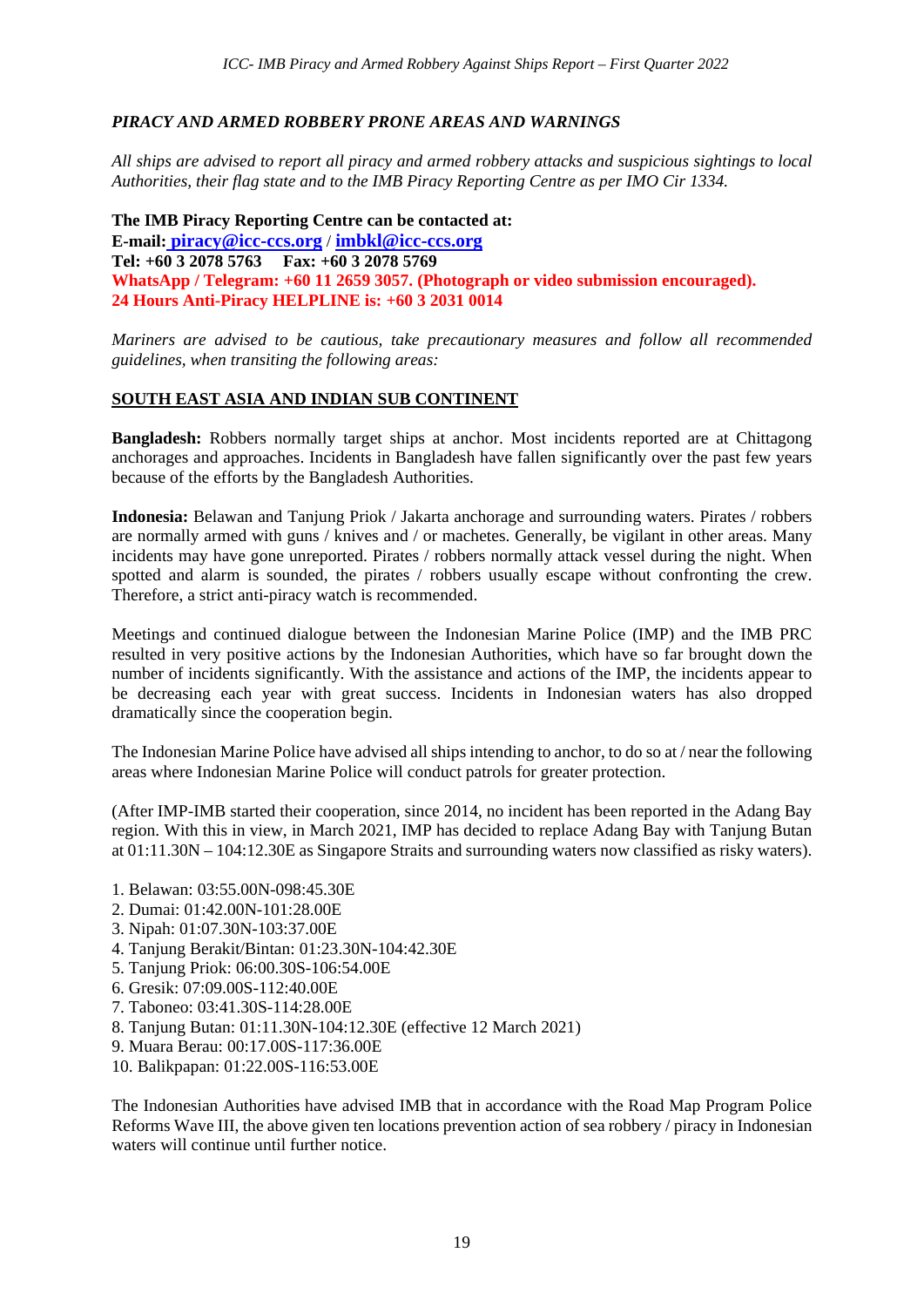Vessels are advised to maintain strict anti-piracy watch and measures and report all incidents and suspicious sightings to the local authorities and the IMB Piracy Reporting Centre. The IMB PRC will also liaise with the local authorities to render necessary assistance.

**Malacca Straits:** Although the number of incidents has dropped substantially due to the increased and aggressive patrols by the littoral states' authorities since July 2005, vessels are advised to continue maintaining strict anti-piracy / robbery watches when transiting the Straits. Currently, there are no indications as to how long these patrols will continue or when they will be reduced. In some cases, incidents may have gone unreported. Situation currently remains stable.

**Malaysia:** Bandar Penawar, Johor - vessels attacked at anchorage. Off Tanjung Piai – vessels attacked while underway. Attacks have stopped and IMB PRC is monitoring and liaising with Malaysian Authorities / MMEA.

In / off Eastern Sabah – Militant activities resulting in several tugs / barges / fishing vessels being attacked and crews kidnapped. There were two kidnapping incidents in 2018 and two in 2019 and one in January 2020 off Tambisan, Sabah. The local Authorities have beefed up patrols. It was reported that several ASG militants have been captured/killed by the Authorities. Militant / kidnapping incidents on merchant ships have stopped due to patrols and actions by both Malaysian and Philippines Authorities. The IMB PRC is monitoring the situation.

Vessels are advised to continue to take precautionary measures and maintain strict anti-piracy watch and measures. Vessels transiting these waters should refer to the Sabah Notice to Mariners NTM 14 of 2017 on the Ship Reporting System. Vessels are also urged to monitor the IMB PRC Warnings on potential incidents targets / description of militant boats issued by the Philippines and Malaysian Intel.

**Philippines:** Pirates / militants in the southern Philippines conduct attacks on vessels in / off Sibutu passage / off Sibutu island / Tawi Tawi / Sulu sea / Celebes sea / off eastern Sabah. They attacked tugs / barges / fishing vessels / yachts / merchant ships to rob and kidnap crews for ransom. These kidnappings by militants have stopped (for merchant ships) since March 2017. In 2018 there were two incidents where crews were kidnapped off Sabah and two in 2019 and one in 2020 where smaller tugs and fishing boats were targeted. These kidnappers are believed to be affiliated with the ASG. The local Authorities have beefed up patrols. It was reported that several ASG militants have been captured / killed by the Authorities. The IMB PRC is monitoring the situation. Vessels are advised to take precautionary measures and maintain strict anti-piracy watch and measures. Vessels transiting these waters should refer to the Sabah Notice to Mariners NTM 14 of 2017 on the Ship Reporting System. Vessels are also urged to monitor the IMB PRC Warnings on potential incidents locations / targets issued by the Philippines Intel / Malaysian Intel.

**Manila**: Be vigilant. Several past and recent incidents / robberies have been reported.

**Singapore Straits:** A General Warning issued in December 2019 indicating a sudden rise in attacks in Singapore Straits especially during the night is still valid. The incidents are still occurring and increasing. It appears one or more groups are targeting passing ships including tugs / barges to rob them. Authorities have been notified and are aware of the situation. Vessels are advised to remain vigilant and to continue maintaining adequate anti-piracy / robbery watches and measures. Pirates / robbers attack ships while underway or while at anchor especially during the night. Pirates / robbers will abort the attempted attack once spotted and alarm sounded, and Authorities notified. Therefore, a strict watch is necessary.

**South China Sea:** Although incidents have stopped in the vicinity off Tioman / off Pulau Aur / off Anambas / Natuna / Mangkai islands / Subi Besar / Merundung areas, vessels are advised to continue to remain vigilant, especially during the night. In the past, several hijackings of small product tankers occurred off the coast of Malaysia, Indonesia, Singapore and in the South China Sea area. This trend started in April 2014, but the hijackings stopped abruptly in late 2015. It has been reported that some criminals have been arrested by local Authorities both in Malaysia and in Indonesia. There were three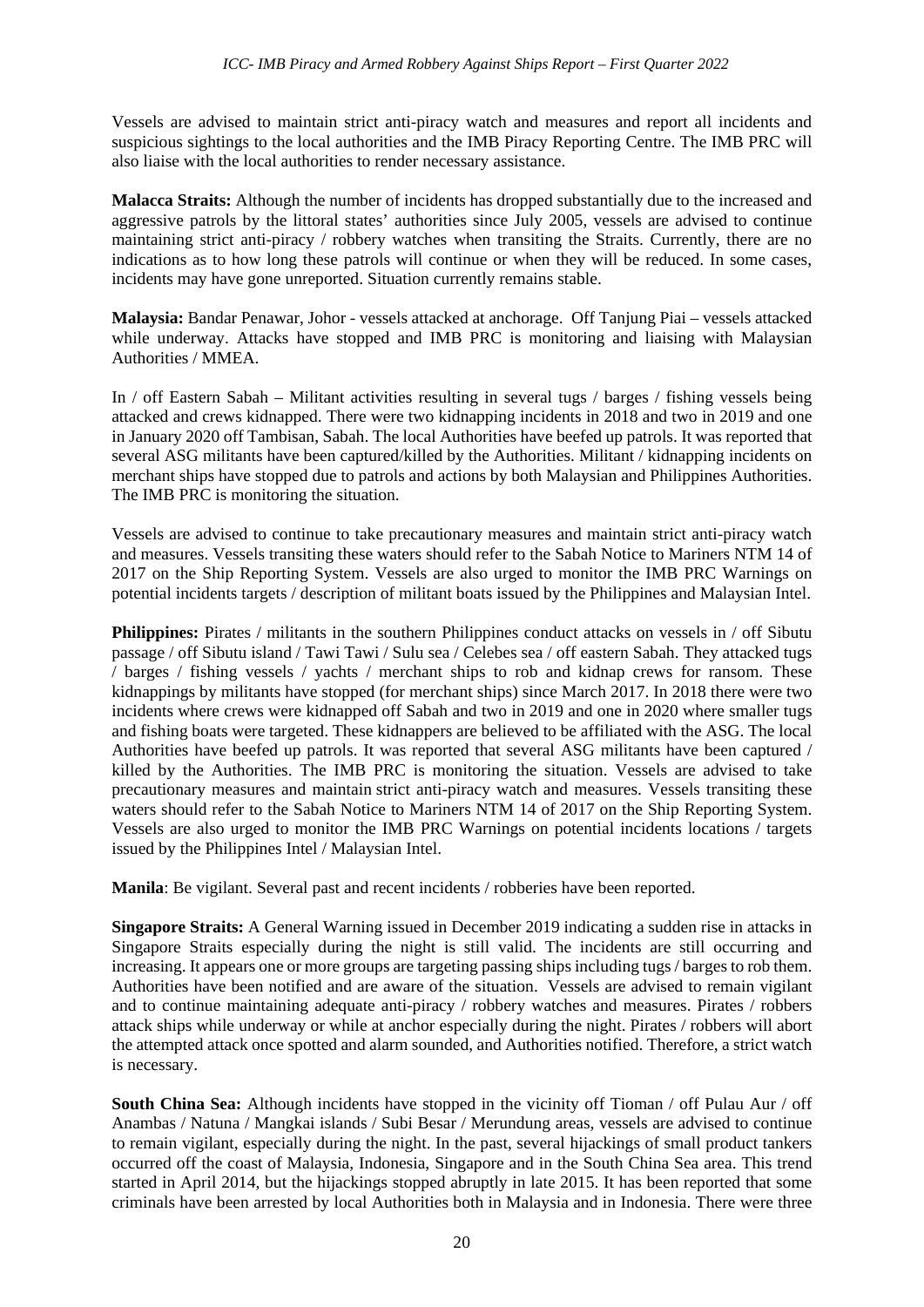incidents reported in 2017 where two tankers were hijacked off Kuantan / Off Pulau Aur / East coast Malaysia. The IMB is monitoring the situation.

#### **WEST AFRICA (Gulf of Guinea)** – As a general rule:

- (i) Follow recommendations and guidelines presented in the BMP WA.
- (ii) All crews to keep a vigilant lookout using all available means. Ships to adjust ETA for direct berthing or wait / drift / transit more than 250nm from coast, if appropriate and agreed by all in venture.

**Angola** (Luanda): Incidents of robberies reported.

**Benin** (Cotonou): Recently, incidents have dropped. Past incidents reported in / off Benin. Vessels attacked and crews kidnapped. Incidents showed that the pirates / robbers in the area are well armed and violent. Pirates robbed vessels and kidnapped crews for ransom. In the past, tankers were hijacked and part cargo stolen (gas oil).

**Cameroon (**Douala): Incidents dropped. Past incidents involved kidnapping of crews.

**Equatorial Guinea:** Incidents dropped**.** Past incidents occurred around 40nm from Luba. One incident involved hijacking and the other boarded with criminal intentions.

**Gabon** (Port Gentil / Owendo anchorage): Incidents / kidnapping of crews occurred more than 70nm offshore.

**Ghana** (Takoradi / Tema): Robberies have been reported at the anchorages.

**Guinea** (Conakry): Robberies have been reported at the anchorages.

**Ivory Coast** (Abidjan): Incidents dropped but remains risky.

**Nigeria** (Lagos / Apapa, Off Bayelsa / Brass / Bonny Island / Port Harcourt): Pirates / robbers are often well armed, violent and have attacked and hijacked / robbed ships / kidnapped crews along / far from the coast, rivers, anchorages, ports, and surrounding waters. Incidents have also been reported up to about 212 nm from the coast. Generally, all waters in / off Nigeria remain highly risky. Vessels are advised to be vigilant as many incidents may also have gone unreported. Kidnapping for ransom remains the biggest risk for crews. Vessels are advised to take additional measures in these high-risk waters. In the past, tankers were also hijacked and part cargo stolen (gas oil).

**Togo** (Lome): Incidents dropped. Past attacks reported at anchorage / in / off Togo. Vessels robbed and crews kidnapped. In the past, tankers were also hijacked and part cargo stolen (gas oil).

**The Congo:** Pointe Noire / Off Point – stay vigilant.

**Sao Tome & Principe:** Vessels hijacked / attacked and crews kidnapped. Vessels advised to maintain strict anti-piracy watch and measures. Waters are considered high risk for fishing and merchant vessels.

**Red Sea / Gulf of Aden / Somalia / Arabian Sea / Indian Ocean**: No recent reported piracy attacks. There were several suspicious reports. Although the opportunity for incidents has reduced, the Somali pirates continue to possess the capability and capacity to carry out incidents. All merchant ships are advised to adhere to the recommendations in the latest BMP, while transiting in these waters. The IMB PRC will continue to alert and broadcast information to all ships in the region via Inmarsat EGC Safety Net.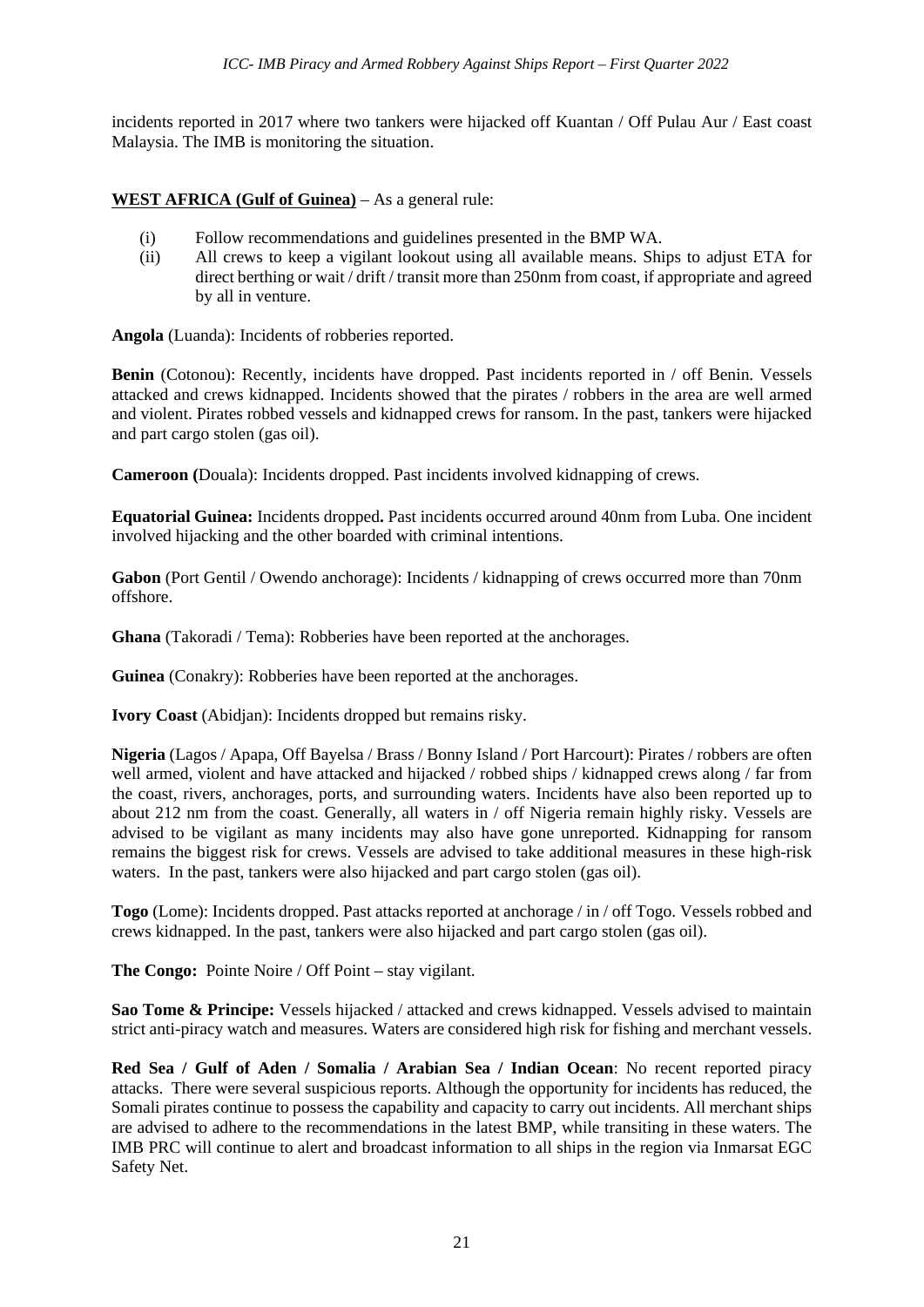Although no reported incidents, the threat still exists in the waters off the southern Red Sea / Bab el Mandeb, Gulf of Aden including Yemen and the northern Somali coast, Arabian sea / off Oman, Gulf of Oman and off the eastern and southern Somali coast. In the past, vessels have been attacked off Kenya, Tanzania, Seychelles, Madagascar, Mozambique, as well as in the Indian ocean, and off the west and south coasts of India, and west Maldives. Be vigilant.

Generally, Somali pirates tend to be well armed with automatic weapons, RPGs and sometimes use skiffs launched from mother vessels, which may be hijacked fishing vessels or dhows. Masters and ship owners are encouraged to register and report their vessels as per the latest BMP procedures and ensure that their vessel is hardened prior to entering the high-risk area. While transiting through these waters it is essential to maintain a 24-hour visual and radar watch. Keeping in mind the warnings and alerts for the area, an early sighting / detection of an approaching skiff will enable an accurate assessment, allowing the Master and PCASP to make informed decisions to keep clear of small boats, dhows, fishing vessels and if necessary, take evasive actions and request assistance as needed.

Masters are reminded that fishermen in this region may try to protect their nets by attempting to aggressively approach merchant vessels. Some of the fishermen may be armed to protect their catch and they should not be confused with pirates.

**Vessels transiting in / off Yemen / Gulf of Aden:** Security risk due to civil war in Yemen. Vessels have been fired upon and approached. (not piracy related).

**Vessels transiting Straits of Hormuz / Gulf of Oman / Off Iran** – a number of incidents reported in 2021 involving explosions and unauthorised boarding. (not piracy related).

### **SOUTH AND CENTRAL AMERICA AND THE CARIBBEAN WATERS**

**Brazil (**Macapa): Incidents increasing. Waters remain risky. Stay vigilant.

**Columbia** (Cartagena): Incidents reported at anchorages, river passage and pilot boarding ground. Stay vigilant.

**Ecuador (**Guayaquil): Anchorage / river passage with pilot. Robbers well-armed. Fired upon.

**Haiti** (Port Au Prince): Armed robberies. Maintain watch and stay vigilant.

**Mexico** (Puerto Dos Bocas): Incidents dropped. Waters remain risky. Pirates / robbers in this area armed with guns.

**Peru** (Callao): Incidents increasing. Robbery incidents continuing. Maintain vigilant watch and antipiracy measures.

**Venezuela** (Puerto La Cruz / Puerto Jose): Incidents dropped. Vessels are still reminded to maintain strict anti-piracy watch and measures especially at anchor.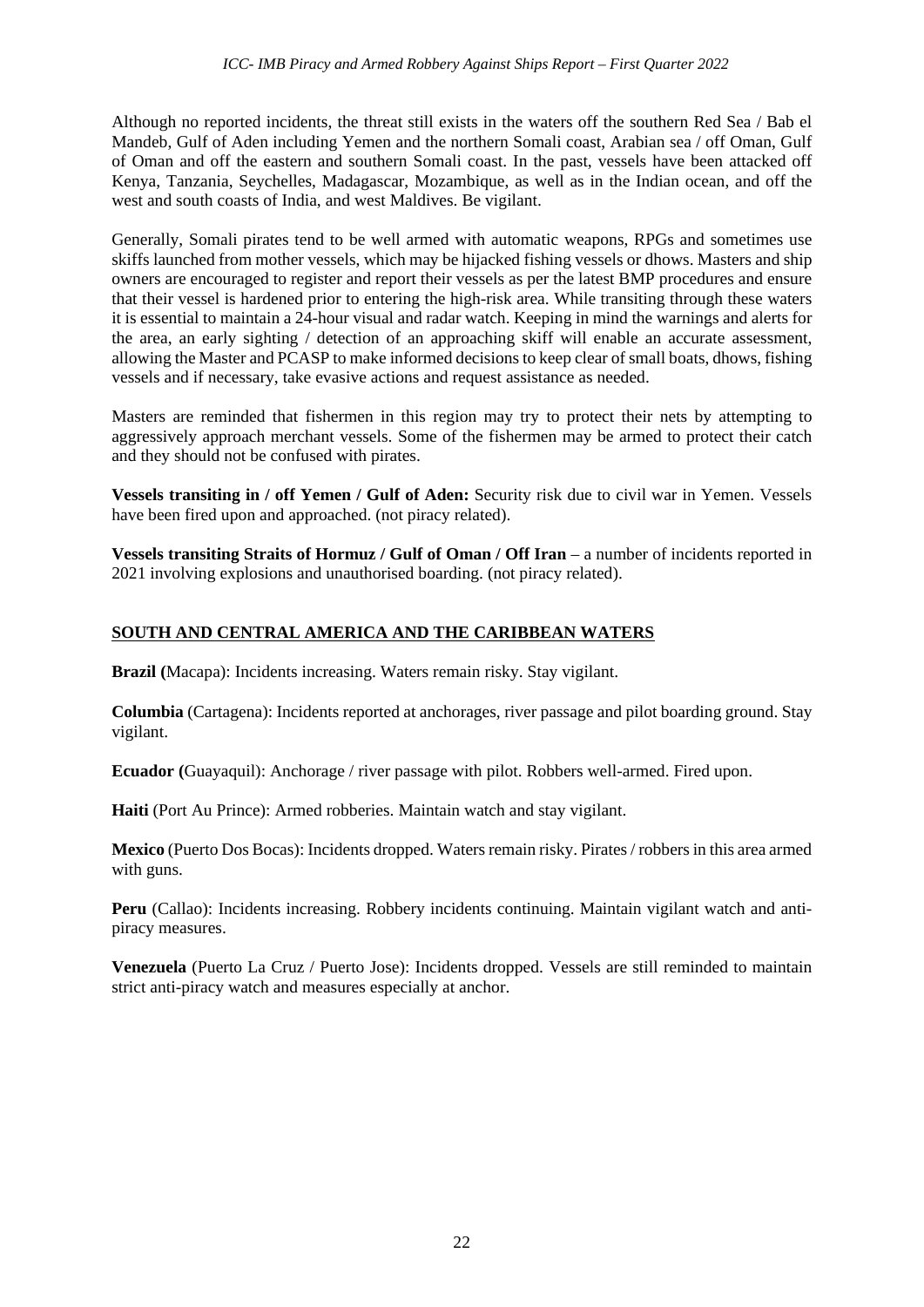#### *IMB Maritime Security Hotline*

The International Maritime Bureau (IMB) has a dedicated hotline for seafarers, port workers, shipping agents, shipyard personnel, brokers, stevedores, and all concerned parties to report any information that they may have seen / heard / known etc. relating to any maritime crime including terrorism, piracy and other illegal activities. All information reported will be treated in strict confidence and will be passed on to relevant Authorities for further action. Maritime crime and security concerns us all and with your help, we can try to minimize the risks and help save lives and property.

The Maritime Security Hotline can be contacted 24 hours every day at: Tel: +60 3 2031 0014 Fax: +60 3 2078 5769 E-mail: [imbsecurity@icc-ccs.org](mailto:imbsecurity@icc-ccs.org) WhatsApp or Telegram at +601126593057. Photograph or video submission encouraged.

#### **REMEMBER: Your information may save lives. All information will be treated in strict confidence.**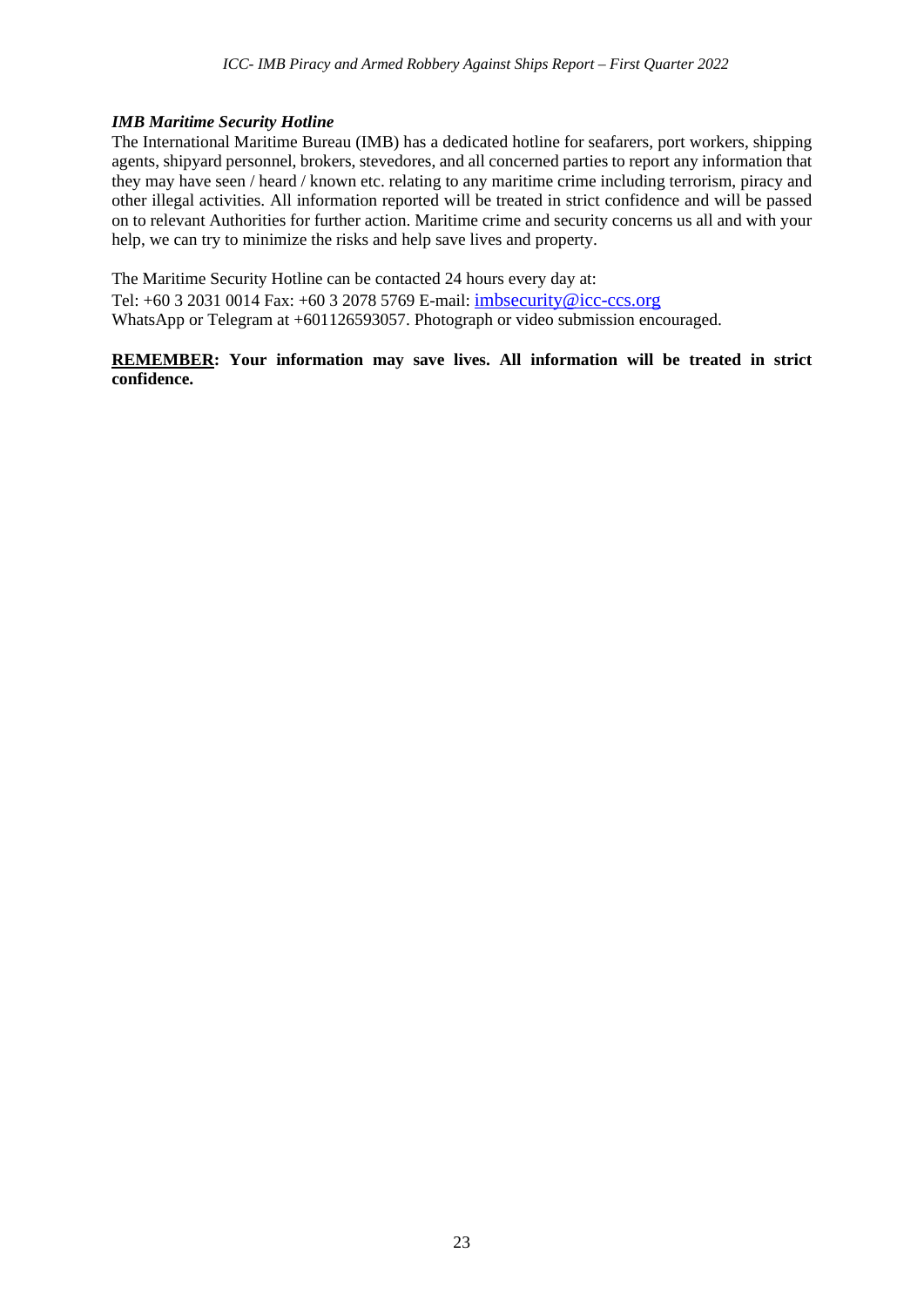*Trends within areas of continued concern*





*CHART L: West Africa – Gulf of Guinea – Total number of reported incidents*



*CHART M: Americas – Callao, Peru – Total number of reported incidents* 

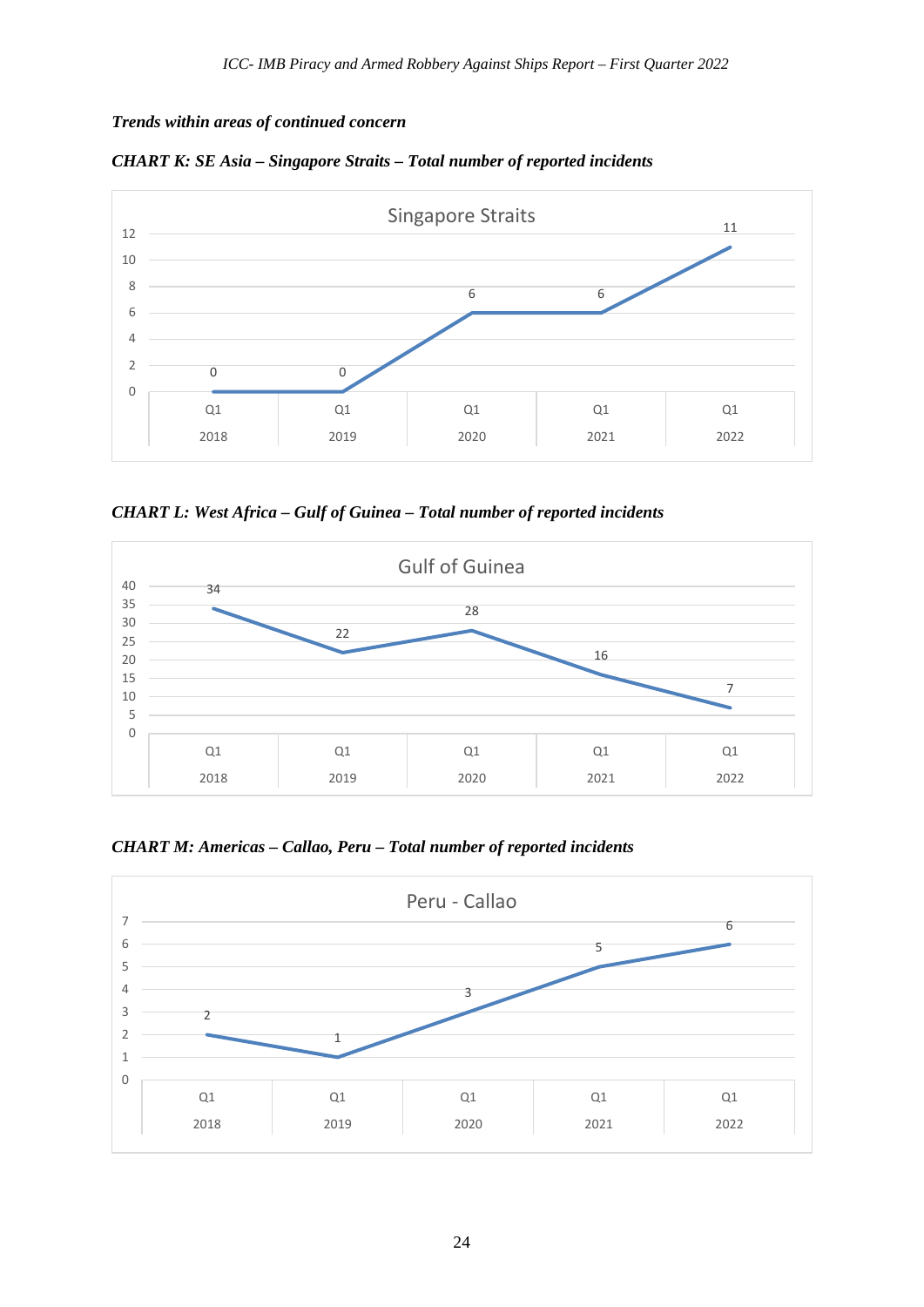#### *TRENDS*

Thirty-seven incidents of piracy and armed robbery against ships were reported to the IMB Piracy Reporting Centre in the first three months of 2022 – compared with 38 incidents in Q1 2021.

The Q1 2022 figures are broken down as 34 vessels boarded, two attempted attacks, and one vessel hijacked.

This is the first quarter since 2010 where no crew kidnappings have been reported. Violence against and the threat to crews continue with 23 crew taken hostage and a further four crew threatened.

Incidents within Gulf of Guinea waters have reduced from 16 reports in Q1 2021 to six reports in Q1 2022. On 24 January 2022 a product tanker was reported hijacked while underway around 59nm SSW of Abidjan, Ivory Coast. The pirates took all 17 crew hostage, navigated the vessel using their own GPS systems to rendezvous with another vessel which was used to steal part of the product tanker's cargo. Reports of incidents under the definition of 'armed robbery' have also been received within the anchorage waters of Angola and Ghana.

The IMB Piracy Reporting Centre urges the Coastal response agencies and independent international navies to continue their efforts to ensure this crime is permanently addressed in these waters.

Vessels transiting the Singapore Straits continue to be targeted and boarded by local perpetrators. Almost 30% of all incidents reported globally in Q1 2022 have been in these waters, with 11 incidents in Q1 2022, compared to six in Q1 2021. While these are considered low level opportunistic crimes, crews continue to be at risk. In the 11 reported incidents two crew were threatened and one taken hostage for the duration of the incident. It has also been reported at in at least one incident a gun was used to threaten the crew.

The information sharing cooperation between the Indonesian Marine Police and the IMB PRC continues with positive results. In O1 2022, three anchored vessels were boarded and one crew threatened compared to two incidents in the same period in 2021.

As a region, South American ports account for 27% of the global incidents, with 10 reports in these waters. Callao anchorage, Peru remains an area of concern. Six incidents were reported in the first three months of 2022 compared to five incidents during the same period last year.

Three incidents were reported in Macapa anchorage, Brazil. In two incidents, crews were either threatened and / or taken hostage, threatened with knives, tied up with their face covered with burlap for the duration of the incident.

Since 1991 the IMB Piracy Reporting Centre's 24-hour manned center, remains a single point of contact to report the crimes of piracy and armed robbery. The Centre has not only assisted ships in a timely manner it provides the maritime industry, response agencies and governments with transparent data – received directly from the Master of the vessel under attack - or its owners.

The IMB PRC's prompt forwarding of reports and liaison with response agencies, its broadcasts to shipping via GMDSS Safety Net Services and email alerts to CSOs, all provided free of cost, has helped the response against piracy and armed robbery and the security of seafarers, globally.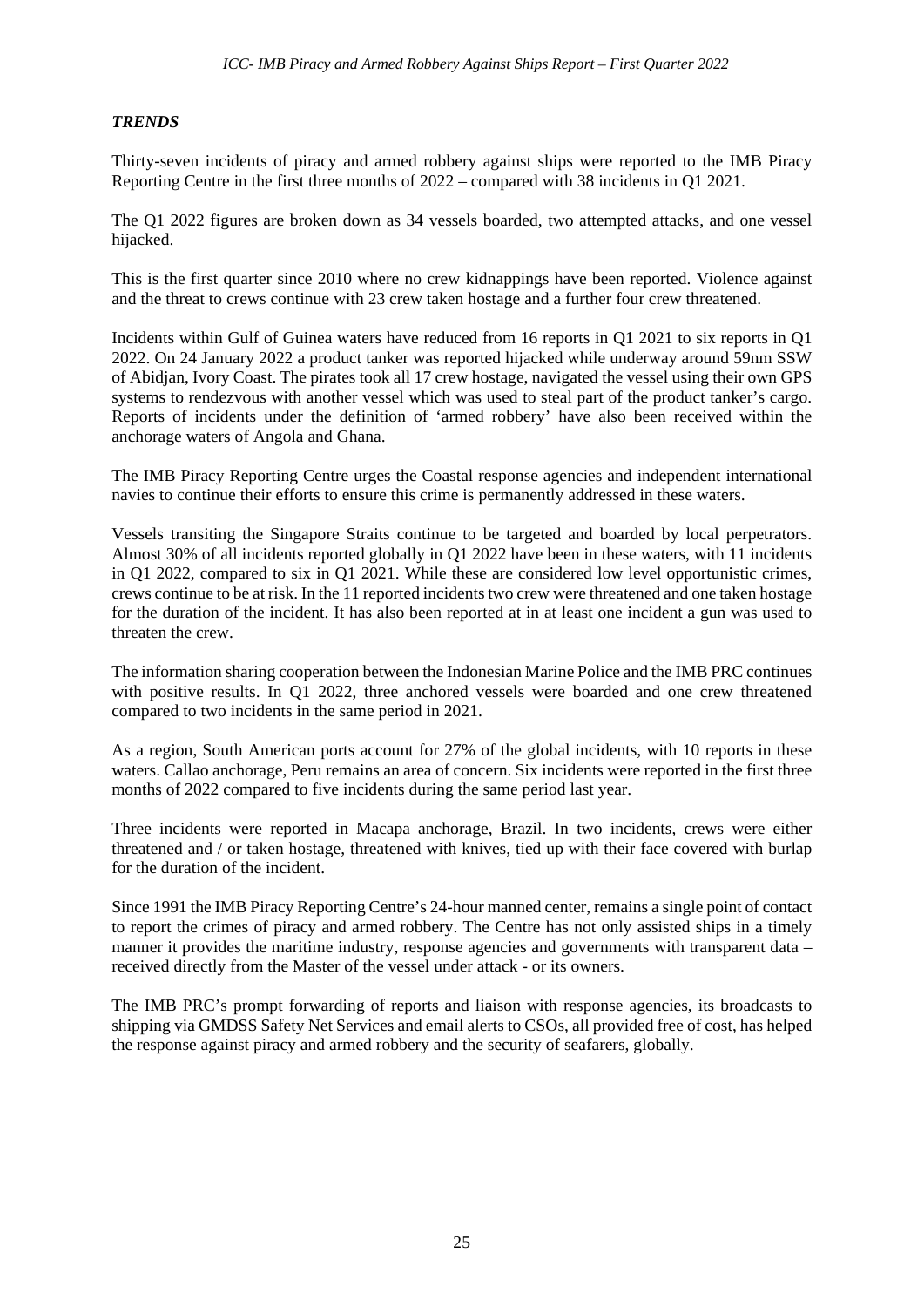#### *OBSERVATIONS*

Narrations of the 37 attacks for 01 January to 31 March 2022 are listed on pages 27 to 34. The following serious incidents, in chronological sequence are described in more detail.

#### **Ivory Coast:**

On 24 January 2022, a Marshall Islands flagged Product Tanker MT B. Ocean was attacked and hijacked by armed pirates while underway at position Latitude 04:22.7 North and Longitude 004:10.5 West, around 59nm SSW of Abidian, Ivory Coast at approximately 2315 UTC. Around 9 to 11 pirates armed with guns attacked, boarded, and hijacked the drifting tanker.

All crew including two security personnel were taken hostage and detained initially on the bridge and then moved to the crew mess room. All communication and navigation equipment were switched off and the bosun was instructed to paint over the tanker's name written on top of the bridge. The pirates were heard communicating with another vessel. They then navigated the tanker using their own GPS equipment to rendezvous with the offtake vessel. While enroute the bosun was told to prepare the manifold. Once the tanker was alongside the offtake vessel, the chief officer and bosun were told to commence discharge operations.

After around six hours the cargo operations were stopped. The pirates disembarked and stole part of the tanker's cargo as well as ship and crew cash, crew personal belongings and ship's properties before escaping. All 17 crew and two security personnel reported safe.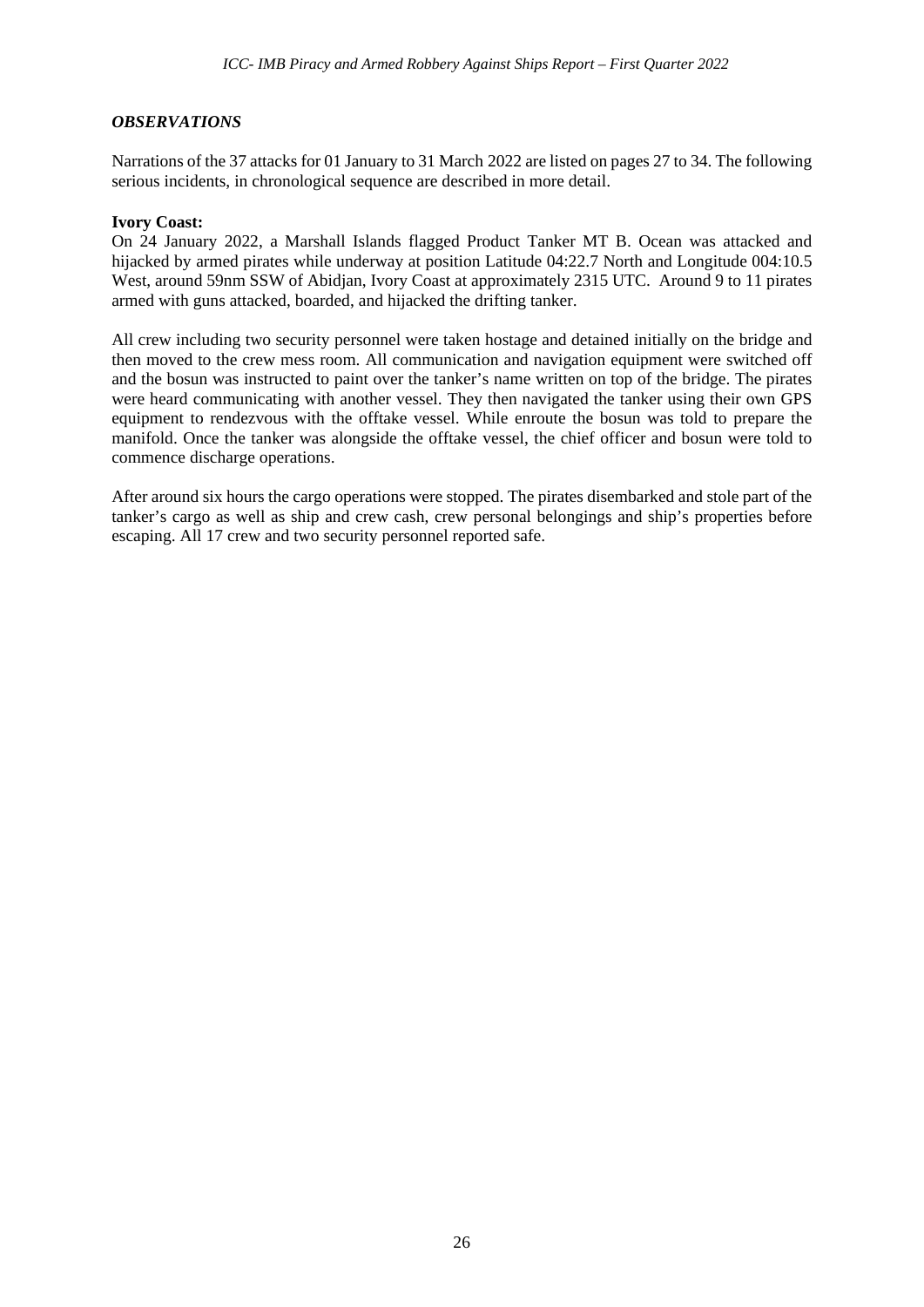## **1 January – 31 March 2022**

## **ACTUAL ATTACKS**

## **SOUTH EAST ASIA (EXCLUDING MALACCA STRAITS)**

| Ref              | Date<br>Time                                               | Name of Ship<br>Type/Flag/Grt/<br><b>IMO</b> Number                              | Position                                                                              | Narration                                                                                                                                                                                                                                                                                                                                                                                                                                                                                            |
|------------------|------------------------------------------------------------|----------------------------------------------------------------------------------|---------------------------------------------------------------------------------------|------------------------------------------------------------------------------------------------------------------------------------------------------------------------------------------------------------------------------------------------------------------------------------------------------------------------------------------------------------------------------------------------------------------------------------------------------------------------------------------------------|
| 1.               | 07.01.2022<br>1842 UTC<br>Steaming<br><b>Boarded</b>       | <b>Blue Sea</b><br>Tanker<br>Liberia<br>55863<br>9413028                         | $01:16.55N -$<br>104:16.54E,<br>Singapore<br><b>Straits</b>                           | Alert crew spotted four robbers armed<br>with a long knife on the poop deck.<br>Alarm raised, PA announcement made,<br>and crew mustered resulting in the<br>robbers escaping. A search was carried<br>out throughout the tanker. Nothing<br>reported stolen. VTIS notified.                                                                                                                                                                                                                         |
| 2.               | 01.02.2022<br>2035 UTC<br>Anchored<br><b>Boarded</b>       | Name Withheld<br><b>Bulk Carrier</b><br>Marshall Islands<br>19789                | $03:54.46N -$<br>098:47.17E,<br>Belawan<br>Anchorage,<br>Indonesia                    | Three robbers<br>armed with<br>knives<br>boarded an anchored ship using a hook<br>attached to a rope. They chased the duty<br>AB on routine rounds, who managed to<br>Alarm<br>raised<br>and<br>crew<br>escape.<br>mustered. Upon hearing the alarm and<br>seeing the crew alertness, the robbers<br>escaped with stolen ship's properties.<br>Local authorities informed.                                                                                                                           |
| 3.               | 01.02.2022<br>2140 UTC<br><b>Berthed</b><br><b>Boarded</b> | <b>PS Stars</b><br><b>Product Tanker</b><br>Marshall Islands<br>29562<br>9930519 | $05:47.22N -$<br>118:01.52E,<br>MOT Terminal.<br>Sandakan Port,<br>Sabah,<br>Malaysia | Duty AB on routine rounds onboard the<br>berthed tanker noticed an unidentified<br>person near the forecastle store and<br>immediately notified the OOW. Alarm<br>raised and crew mustered. Hearing the<br>alarm and seeing the alerted crew, the<br>person escaped. A search was made<br>throughout the tanker. It was reported<br>that the forecastle store was broken<br>into, and ship's stores stolen. Local<br>authorities informed.                                                           |
| $\overline{4}$ . | 07.02.2022<br>1714 UTC<br>Anchored<br><b>Boarded</b>       | Avalon<br><b>Product Tanker</b><br>Germany<br>16683<br>9327097                   | $01:15.6S -$<br>116:47.1E,<br>Balikpapan<br>Inner<br>Anchorage,<br>Indonesia          | During anchor watch on the bridge of<br>the tanker, duty lookout saw a rope<br>being thrown over the forecastle. Two<br>robbers were noticed climbing onboard<br>and forcing their way into the bosun<br>store. General alarm activated and crew<br>mustered. Hearing the alarm and seeing<br>the crew alertness, the robbers jumped<br>overboard and escaped in their boat<br>with two other accomplices. A search<br>was carried out throughout the tanker.<br>Ship's stores were reported stolen. |
| 5.               | 07.02.2022<br>1726 UTC<br>Steaming<br><b>Boarded</b>       | FPMC C Jade<br>Tanker<br>Liberia<br>159869<br>9407316                            | $01:14.4N -$<br>104:04.0E,<br>Singapore<br><b>Straits</b>                             | Four robbers<br>boarded<br>the<br>tanker<br>underway. They entered the engine<br>room and attempted to steal engine<br>spares. Duty engineer noticed the<br>robbers, informed the bridge and raised<br>the alarm. Upon hearing the alarm, the<br>robbers<br>escaped without<br>stealing<br>anything. All crew safe.                                                                                                                                                                                  |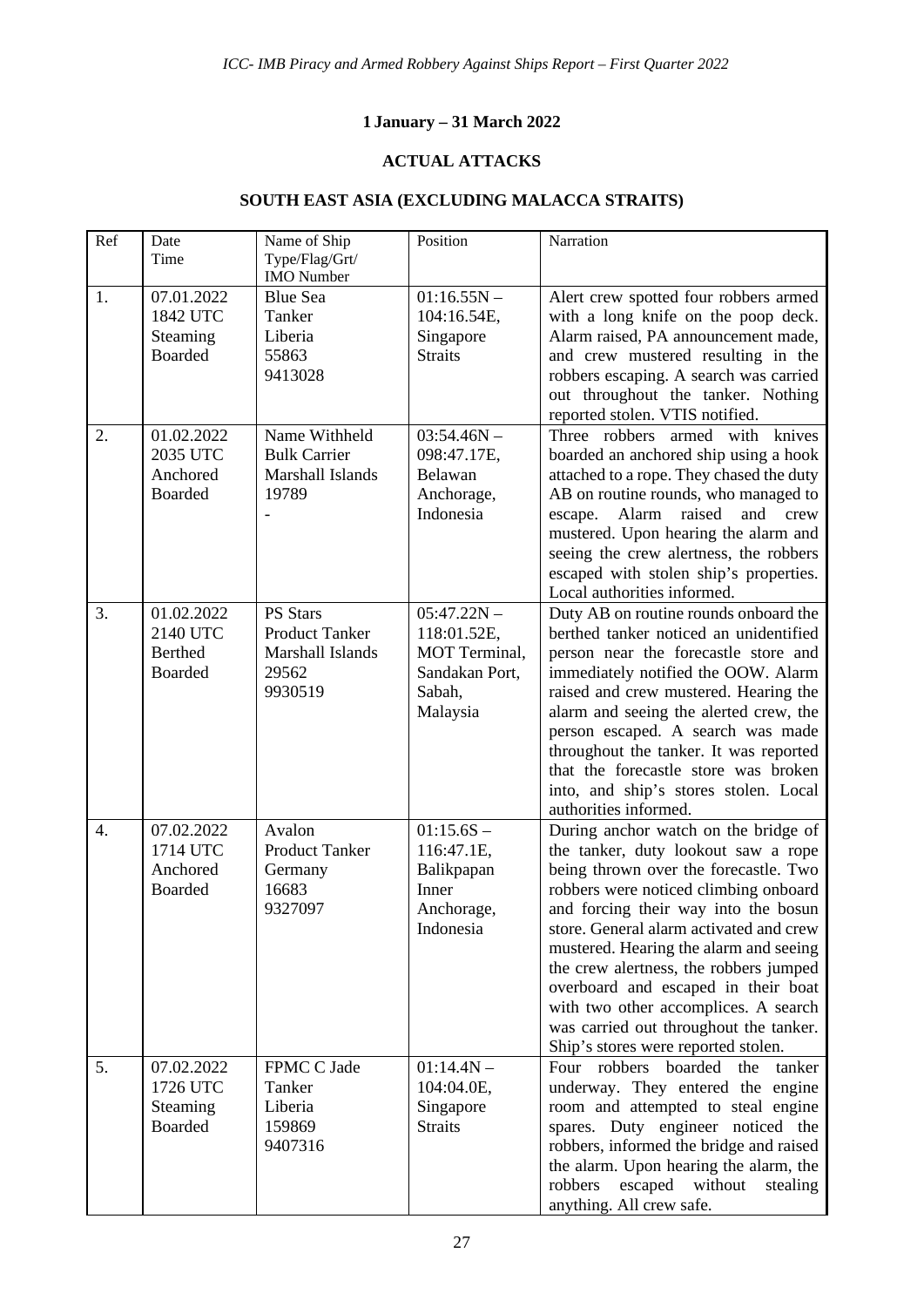| 6.  | 11.02.2022<br>1930 UTC<br>Steaming<br><b>Boarded</b> | Theodor<br>Oldendorff<br><b>Bulk Carrier</b><br>Portugal<br>40097<br>9291406 | $01:17.0N -$<br>104:18.4E,<br>Singapore<br><b>Straits</b>   | Robbers boarded the ship underway and<br>entered the engine room. Duty crew on<br>rounds noticed footprints on the deck<br>and immediately raised the alarm<br>resulting in the robbers escaping. Crew<br>mustered and a search was conducted.<br>It was reported that engine spares were<br>stolen. Authorities informed.                                                                                                                                                                                                                               |
|-----|------------------------------------------------------|------------------------------------------------------------------------------|-------------------------------------------------------------|----------------------------------------------------------------------------------------------------------------------------------------------------------------------------------------------------------------------------------------------------------------------------------------------------------------------------------------------------------------------------------------------------------------------------------------------------------------------------------------------------------------------------------------------------------|
| 7.  | 16.02.2022<br>1400 UTC<br>Steaming<br><b>Boarded</b> | Navios Bonheur<br><b>Bulk Carrier</b><br>Panama<br>92715<br>9481348          | $01:14.30N -$<br>104:01.86E,<br>Singapore<br><b>Straits</b> | Two robbers boarded a ship underway.<br>Alarm raised and crew mustered.<br>Seeing the crew alertness, the robbers<br>escaped empty handed. Incident<br>reported to the Singapore VTS.                                                                                                                                                                                                                                                                                                                                                                    |
| 8.  | 18.02.2022<br>1252 UTC<br>Steaming<br><b>Boarded</b> | Delta Eurydice<br>Tanker<br>Liberia<br>81293<br>9700706                      | $01:14.9N -$<br>104:01.5E,<br>Singapore<br><b>Straits</b>   | boarded<br>Two robbers<br>the<br>tanker<br>underway. Alert crew noticed the<br>robbers and raised the alarm resulting in<br>the robbers escaping in their wooden<br>boat. Nothing reported stolen. Incident<br>reported to the Singapore VTS.                                                                                                                                                                                                                                                                                                            |
| 9.  | 24.02.2022<br>1840 UTC<br>Steaming<br><b>Boarded</b> | <b>BW</b> Cheetah<br><b>Product Tanker</b><br>Singapore<br>29737<br>9635834  | $01:15.24N -$<br>104:08.78E,<br>Singapore<br><b>Straits</b> | Two robbers<br>boarded<br>tanker<br>the<br>underway. Duty oiler and engineer<br>noticed the robbers in the engine room<br>and immediately informed the bridge.<br>Alarm raised and crew mustered,<br>resulting in the robbers escaping. A<br>search was carried out and ship's stores<br>reported stolen. VTIS notified.                                                                                                                                                                                                                                 |
| 10. | 25.02.2022<br>1838 UTC<br>Steaming<br><b>Boarded</b> | Royal Jade<br><b>Bulk Carrier</b><br>Panama<br>35832<br>9801304              | $01:03.83N -$<br>103:41.11E,<br>Singapore<br><b>Straits</b> | Five robbers armed with long knives<br>boarded the ship underway. They broke<br>the steering gear room padlock and<br>entered the engine room, threatened the<br>duty engineer with a knife and took him<br>hostage.<br>They<br>then<br>stole<br>ship's<br>properties from the<br>engine<br>room<br>workshop and escaped. Alarm raised<br>and crew mustered. A search was<br>carried out. VTIS informed. After<br>anchoring the Singapore coast guard<br>boarded the ship for inspection.                                                                |
| 11. | 27.02.2022<br>1800 UTC<br>Steaming<br><b>Boarded</b> | African Merlin<br><b>Bulk Carrier</b><br><b>Bahamas</b><br>21521<br>9701267  | $01:02.82N -$<br>103:38.11E,<br>Singapore<br><b>Straits</b> | Duty engineer onboard<br>the<br>ship<br>underway was alerted by the trainee<br>engineer of the presence of robbers in<br>the workshop. He informed the OOW<br>who raised the alarm and made an<br>announcement on the PA resulting in all<br>crew mustering. On hearing the alarm,<br>the robbers tried to escape but were<br>confronted by the oiler and<br>4th<br>Engineer. The robbers waved their<br>knives at them and escaped. A search<br>was carried out. It was reported that<br>ship's<br><b>VTS</b><br>spares<br>stolen.<br>were<br>informed. |
| 12. | 01.03.2022<br>1810 UTC<br>Steaming                   | Flecha<br><b>Bulk Carrier</b><br>Malta                                       | $01:14.58N -$<br>104:04.10E,                                | Three robbers<br>armed with<br>knives<br>boarded the ship underway. Duty AB<br>on routine rounds noticed the robbers                                                                                                                                                                                                                                                                                                                                                                                                                                     |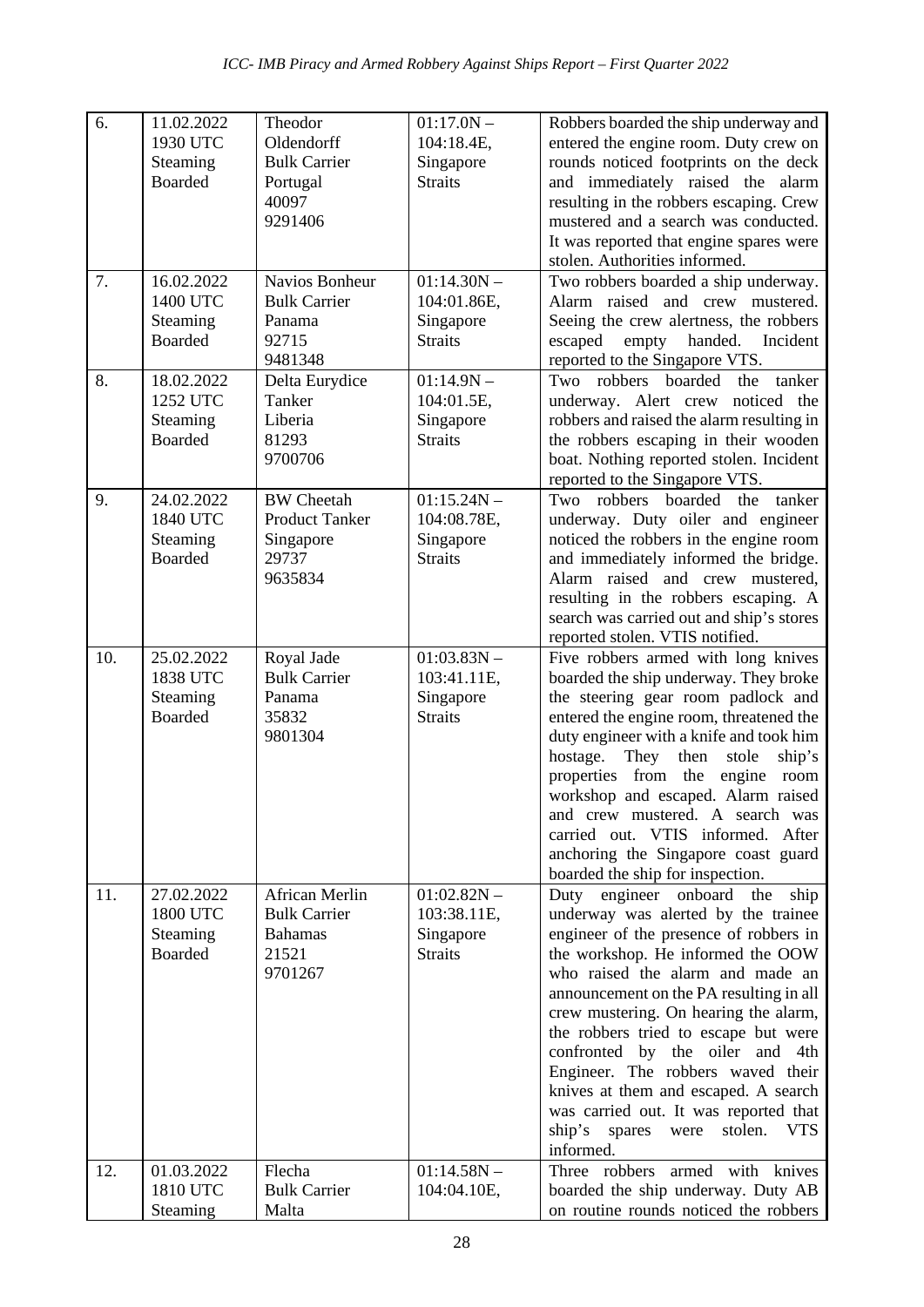|     | <b>Boarded</b>                                       | 87794<br>9284570                                                    | Singapore<br><b>Straits</b>                                  | and informed the OOW. Alarm raised<br>and crew mustered. Seeing the crew<br>alertness, the robbers escaped empty<br>handed. Incident reported to<br>the<br>Singapore VTS.                                                                                                                                                                                                                                                                                                                                                                                                                                                       |
|-----|------------------------------------------------------|---------------------------------------------------------------------|--------------------------------------------------------------|---------------------------------------------------------------------------------------------------------------------------------------------------------------------------------------------------------------------------------------------------------------------------------------------------------------------------------------------------------------------------------------------------------------------------------------------------------------------------------------------------------------------------------------------------------------------------------------------------------------------------------|
| 13. | 01.03.2022<br>2125 UTC<br>Steaming<br><b>Boarded</b> | Daisy 2<br>Tanker<br>Panama<br>41589<br>9255933                     | $01:14.20N -$<br>104:00.17E,<br>Singapore<br><b>Straits</b>  | A tanker underway received a VHF call<br>from VTIS stating that small crafts were<br>following<br>tanker.<br>the<br>The<br>duty<br>watchkeepers directed searchlights and<br>the aldis lamp towards the crafts. At the<br>same time, the junior engineer on<br>routine rounds in the engine room<br>noticed six robbers armed with a gun.<br>Upon seeing the engineer, the robbers<br>escaped. Alarm raised and crew<br>mustered. A naval boat approached to<br>assist the tanker. A search was carried<br>out, nothing reported stolen. Footprints<br>were noticed on the poop deck area. The<br>tanker continued her passage. |
| 14. | 03.03.2022<br>1630 UTC<br>Steaming<br><b>Boarded</b> | Maha Jacqueline<br><b>Bulk Carrier</b><br>India<br>38667<br>9185073 | $01:15.5N -$<br>104:04.6E,<br>Singapore<br><b>Straits</b>    | robbers<br>boarded<br>Five<br>the<br>ship<br>underway. Duty Engineer noticed the<br>robbers and informed the bridge. Alarm<br>raised and crew mustered. Seeing the<br>crew alertness, the robbers escaped<br>empty handed. Incident reported to<br>Singapore VTIS. A Singaporean Navy<br>vessel came to assist and followed the<br>ship until the search by the ship's crew<br>was completed.                                                                                                                                                                                                                                   |
| 15. | 23.03.2022<br>2120 UTC<br>Anchored<br><b>Boarded</b> | Lampard<br><b>Bulk Carrier</b><br>Singapore<br>36449<br>9723980     | $03:55N -$<br>098:46E,<br>Belawan<br>Anchorage,<br>Indonesia | Three robbers armed with knives<br>boarded an anchored ship. Duty crew<br>on routine rounds noticed the robbers<br>near the forecastle and raised the alarm.<br>Crew mustered. Seeing the crew<br>alertness, the robbers escaped with<br>stolen ship's properties. The incident<br>was reported to port authorities.                                                                                                                                                                                                                                                                                                            |

### **INDIAN SUB-CONTINENT**

| Ref | Date<br>Time                                         | Name of Ship<br>Type/Flag/Grt/<br><b>IMO</b> Number                       | Position                                                      | <b>Narration</b>                                                                                                                                                                                                                                                                                                                                                                                        |
|-----|------------------------------------------------------|---------------------------------------------------------------------------|---------------------------------------------------------------|---------------------------------------------------------------------------------------------------------------------------------------------------------------------------------------------------------------------------------------------------------------------------------------------------------------------------------------------------------------------------------------------------------|
| 1.  | 03.01.2022<br>1715 UTC<br>Anchored<br><b>Boarded</b> | Mid Eagle<br><b>Chemical Tanker</b><br>Cayman Islands<br>11729<br>9330795 | $22:46.75N -$<br>070:03.69E,<br>Kandla<br>Anchorage,<br>India | Duty AB on routine rounds onboard an<br>anchored tanker<br>noticed<br>three<br>unauthorized persons onboard and<br>notified the officer on watch. Alarm<br>raised, PA announcement made, and<br>crew mustered resulting in the persons<br>escaping in their boat. A search was<br>carried out throughout the tanker.<br>Ship's properties were reported stolen.<br>Port control was informed, and coast |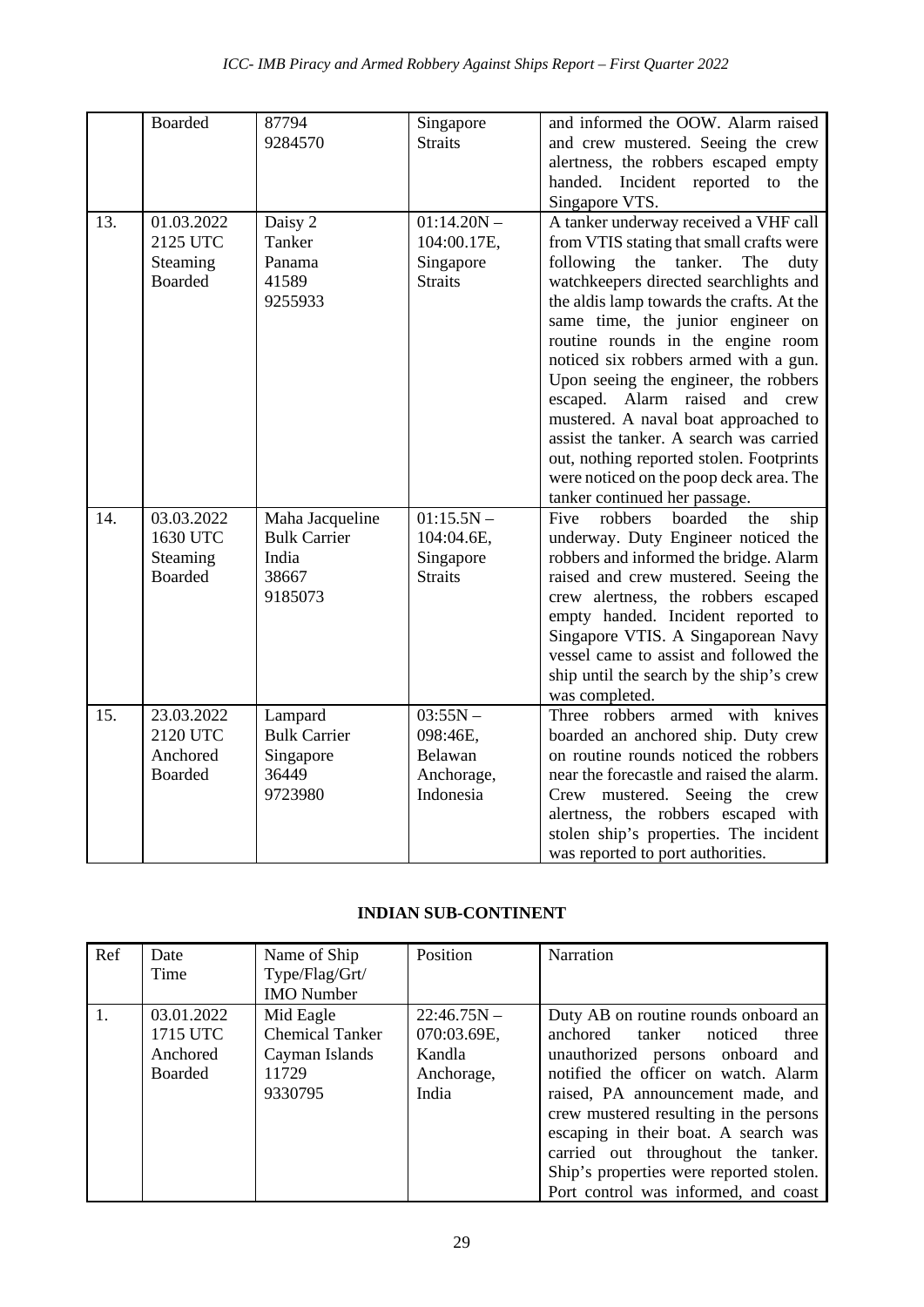|    |                                                            |                                                                       |                                                                        | guard officials boarded the tanker for<br>inspection.                                                                                                                                                                                                                                                                                                                                                                                                                                               |
|----|------------------------------------------------------------|-----------------------------------------------------------------------|------------------------------------------------------------------------|-----------------------------------------------------------------------------------------------------------------------------------------------------------------------------------------------------------------------------------------------------------------------------------------------------------------------------------------------------------------------------------------------------------------------------------------------------------------------------------------------------|
| 2. | 24.01.2022<br>2316 UTC<br><b>Berthed</b><br><b>Boarded</b> | Name Withheld<br><b>Bulk Carrier</b><br>Marshall Islands<br>44276     | $22:01.87N -$<br>088:05.09E,<br>Haldia Port,<br>India                  | Unnoticed, robbers boarded the berthed<br>ship and escaped with ship's engine<br>spares. The theft was noticed by the<br>duty crew on routine rounds. Incident<br>reported to the local authorities through<br>the local agent.                                                                                                                                                                                                                                                                     |
| 3. | 15.03.2022<br>1655 UTC<br><b>Berthed</b><br><b>Boarded</b> | Wawasan Topaz<br><b>Chemical Tanker</b><br>Panama<br>11749<br>9565601 | $22:14.3N -$<br>091:49.6E,<br>CUFL Jetty,<br>Chittagong,<br>Bangladesh | Six robbers boarded the berthed tanker<br>during cargo operations. Duty crew<br>noticed the robbers near the forecastle<br>store. Alarm raised and crew mustered.<br>Hearing the alarm and seeing the crew<br>alertness, the robbers escaped with<br>stolen ship's stores. Port control and<br>coast guard informed and inspections<br>carried out. Additional watchmen were<br>arranged by the local agent. Later, the<br>coast guard recovered the stolen items<br>and returned it to the tanker. |

## **AMERICAS**

| Ref | Date<br>Time                                         | Name of Ship<br>Type/Flag/Grt/<br><b>IMO</b> Number                      | Position                                                            | Narration                                                                                                                                                                                                                                                                                                                                                                                |
|-----|------------------------------------------------------|--------------------------------------------------------------------------|---------------------------------------------------------------------|------------------------------------------------------------------------------------------------------------------------------------------------------------------------------------------------------------------------------------------------------------------------------------------------------------------------------------------------------------------------------------------|
| 1.  | 10.01.2022<br>0915 UTC<br>Anchored<br>Boarded        | Name Withheld<br><b>Bulk Carrier</b><br>Hong Kong<br>41718               | $00:01.9N -$<br>050:59.7W,<br>Macapa<br>Anchorage,<br><b>Brazil</b> | Duty crew on routine rounds onboard an<br>anchored ship noticed three robbers<br>armed with guns and knives and<br>immediately informed the D/O. Alarm<br>raised and crew mustered. The robbers<br>pointed their guns at the mustered crew<br>as they lowered ship's stores into a<br>waiting boat. Incident reported to local<br>agent.                                                 |
| 2.  | 23.01.2022<br>0040 UTC<br>Anchored<br>Boarded        | Vega Rose<br><b>Bulk Carrier</b><br>Panama<br>30847<br>9336866           | $12:00.8S -$<br>077:12.8W,<br>Callao<br>Anchorage,<br>Peru          | Three unidentified persons boarded an<br>anchored ship. General alarm was<br>raised, and crew mustered. Upon<br>hearing the alarm and seeing the alerted<br>crew, the unauthorised persons escaped.<br>A search was made throughout the ship.<br>Nothing reported stolen.<br>Incident<br>reported to TRAMAR and the port<br>authority<br>boarded<br>the<br>ship<br>for<br>investigation. |
| 3.  | 23.01.2022<br>0420 UTC<br>Anchored<br><b>Boarded</b> | <b>KT</b> Birdie<br><b>Bulk Carrier</b><br>Singapore<br>40341<br>9597343 | $00:02.1N -$<br>050:59.5W,<br>Macapa<br>Anchorage,<br><b>Brazil</b> | Four robbers armed with knives and<br>guns boarded an anchored ship. They<br>took the duty OS as hostage, threatened<br>him, tied his hands, and covered his face<br>with burlap. The robbers stole ship's<br>stores and released the OS before<br>escaping. Incident reported to the OOW<br>who raised the alarm. Incident reported<br>to pilot station and port control.               |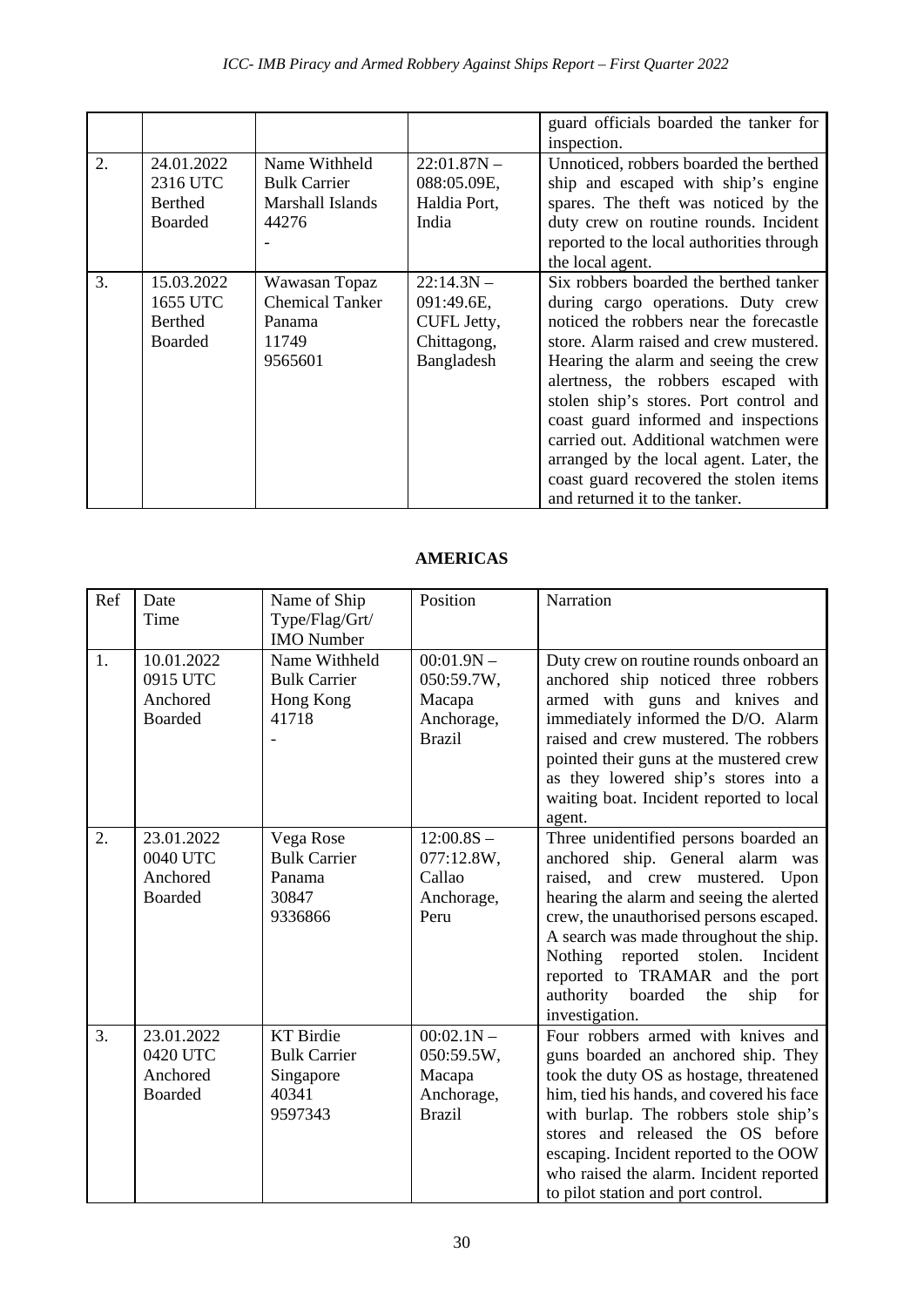| $\overline{4}$ . | 25.01.2022<br>0610 UTC<br>Anchored<br><b>Boarded</b> | Berge<br>Galdhopiggen<br><b>Bulk Carrier</b><br>Isle of Man<br>25569<br>9753284 | $10:16.3N -$<br>064:34.7W,<br>Guanta<br>Anchorage,<br>Venezuela | Two robbers boarded an anchored ship.<br>Alarm raised and crew mustered. Seeing<br>the crew alertness, the robbers escaped<br>with stolen ship's properties and stores.<br>Incident reported to the Harbour Master<br>and Coast Guard via local agent.                                                                                                                                                                                                                                                                                                                          |
|------------------|------------------------------------------------------|---------------------------------------------------------------------------------|-----------------------------------------------------------------|---------------------------------------------------------------------------------------------------------------------------------------------------------------------------------------------------------------------------------------------------------------------------------------------------------------------------------------------------------------------------------------------------------------------------------------------------------------------------------------------------------------------------------------------------------------------------------|
| 5.               | 28.01.2022<br>0710 UTC<br>Anchored<br><b>Boarded</b> | <b>STH Oslo</b><br><b>Bulk Carrier</b><br>Marshall Islands<br>34547<br>9738349  | $12:01.05S -$<br>077:11.38W,<br>Callao<br>Anchorage,<br>Peru    | Seven robbers armed with guns and<br>knives boarded an anchored ship. They<br>took the duty AB as hostage, hit him on<br>the head and tied his hands and legs.<br>When the duty AB did not answer the<br>radio calls from the bridge, the OOW<br>instructed the second duty crew to<br>check. Alarm raised and crew mustered.<br>A search was carried out. Ship's<br>properties and stores were reported<br>stolen. Incident reported to TRAMAR<br>and the coast guard boarded the ship for<br>inspection.                                                                      |
| 6.               | 04.02.2022<br>0700 UTC<br>Anchored<br><b>Boarded</b> | <b>Atlantic Elm</b><br><b>Bulk Carrier</b><br>Malta<br>32376<br>9558244         | $12:01.5S -$<br>007:13.2W,<br>Callao<br>Anchorage,<br>Peru      | Three robbers<br>armed<br>with knives<br>boarded an anchored ship. They took<br>hostage the duty crew and tied him up.<br>Duty officer noticed the robbers and<br>raised the alarm. Seeing the alerted<br>crew, the robbers escaped in a waiting<br>boat. Ship's stores reported stolen.                                                                                                                                                                                                                                                                                        |
| 7.               | 10.03.2022<br>0800 UTC<br>Anchored<br><b>Boarded</b> | Daido Ambition<br><b>Bulk Carrier</b><br>Marshall Islands<br>23226<br>9908358   | $12:00.0S -$<br>077:12.7W,<br>Callao<br>Anchorage,<br>Peru      | Around seven robbers armed with long<br>knives in a small boat approached and<br>boarded an anchored ship during dense<br>fog. They took hostage the duty AB and<br>stole ship's stores. The bridge duty<br>officer tried to contact the AB. When no<br>response was received, he instructed the<br>duty bosun and OS to investigate. Alarm<br>raised and crew mustered. Hearing the<br>alarm and seeing the crew's alertness,<br>the robbers released the duty AB and<br>escaped in their boat. The incident was<br>reported to the port authorities, local<br>agent, and CSO. |
| 8.               | 13.03.2022<br>0100 UTC<br>Anchored<br>Boarded        | Aries Leader<br>Vehicle Carrier<br>Panama<br>69931<br>9676864                   | $12:01.0S -$<br>077:12.0W,<br>Callao<br>Anchorage,<br>Peru      | Unnoticed,<br>robbers<br>boarded<br>an<br>anchored ship and escaped with ship's<br>properties. The theft was noticed by the<br>duty crew on routine rounds. Incident<br>reported to port authorities.                                                                                                                                                                                                                                                                                                                                                                           |
| 9.               | 14.03.2022<br>0100 UTC<br>Anchored<br>Boarded        | Algol<br>Container<br>Liberia<br>16162<br>9339612                               | $12:01.61S -$<br>077:11.83W,<br>Callao<br>Anchorage,<br>Peru    | Seven robbers<br>armed with knives<br>boarded an anchored ship. They too<br>hostage the duty crew, threatened him<br>with a knife and tied his hands. Alarm<br>raised, PA announcement made and<br>crew mustered. Seeing the alerted crew<br>the robbers escaped with stolen ship's<br>properties and stores. Incident reported<br>to TRAMAR and the port authorities<br>boarded the ship for investigation.                                                                                                                                                                    |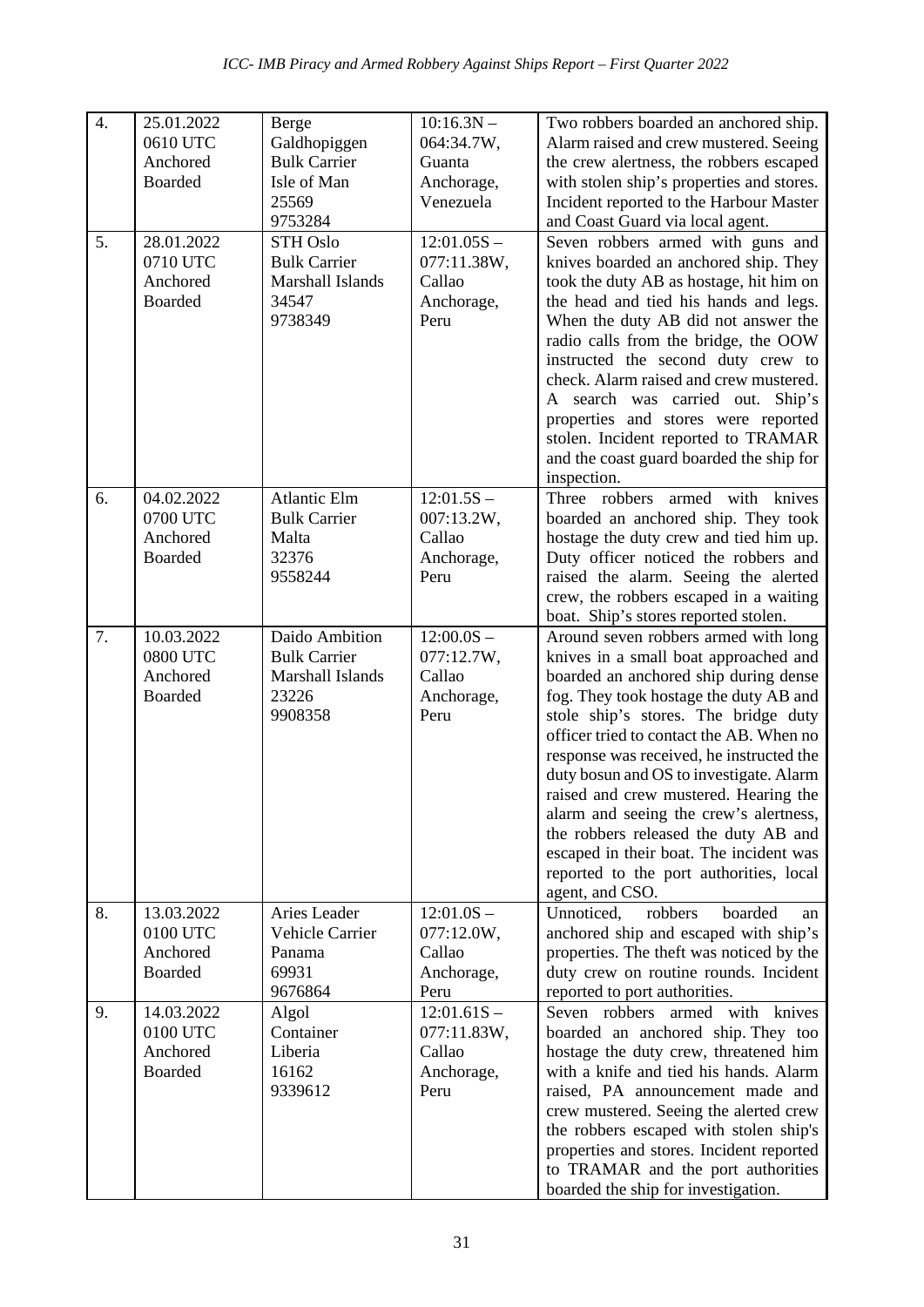## **AFRICA (EXCLUDING SOMALIA / GULF OF ADEN / RED SEA)**

| Ref | Date                                                 | Name of Ship                                                                     | Position                                                                           | Narration                                                                                                                                                                                                                                                                                                                                                                                                                                                                                                                                                                                                                                                                                                                                                                                                                                                                                                                                                                                                                  |
|-----|------------------------------------------------------|----------------------------------------------------------------------------------|------------------------------------------------------------------------------------|----------------------------------------------------------------------------------------------------------------------------------------------------------------------------------------------------------------------------------------------------------------------------------------------------------------------------------------------------------------------------------------------------------------------------------------------------------------------------------------------------------------------------------------------------------------------------------------------------------------------------------------------------------------------------------------------------------------------------------------------------------------------------------------------------------------------------------------------------------------------------------------------------------------------------------------------------------------------------------------------------------------------------|
|     | Time                                                 | Type/Flag/Grt/<br><b>IMO</b> Number                                              |                                                                                    |                                                                                                                                                                                                                                                                                                                                                                                                                                                                                                                                                                                                                                                                                                                                                                                                                                                                                                                                                                                                                            |
| 1.  | 09.01.2022<br>0500 UTC<br><b>Berthed</b><br>Boarded  | Largo Evolution<br><b>Product Tanker</b><br>Marshall Islands<br>29429<br>9687942 | $06:21.1N -$<br>010:47.8W,<br><b>BMC</b> Pier,<br>Monrovia,<br>Liberia             | Unnoticed, robbers boarded the berthed<br>tanker, stole ship's properties, and<br>escaped. The theft was discovered by<br>the duty officer on routine rounds.<br>Incident<br>reported<br>the<br>Port<br>to<br>Authorities and local agent.                                                                                                                                                                                                                                                                                                                                                                                                                                                                                                                                                                                                                                                                                                                                                                                 |
| 2.  | 23.01.2022<br>0025 UTC<br>Anchored<br><b>Boarded</b> | Surfer 3602<br><b>Crew Boat</b><br>Panama<br>211<br>9566332                      | 08:47S-013:14E,<br>Luanda<br>anchorage,<br>Angola                                  | Two robbers boarded an anchored crew<br>boat, stole ship's equipment, and<br>escaped with their accomplices in a<br>canoe. Port authorities notified.                                                                                                                                                                                                                                                                                                                                                                                                                                                                                                                                                                                                                                                                                                                                                                                                                                                                      |
| 3.  | 24.01.2022<br>2315 UTC<br>Steaming<br>Hijacked       | B. Ocean<br><b>Product Tanker</b><br>Marshall Islands<br>3978<br>9377834         | $04:22.7N -$<br>004:10.5W,<br>Around 59nm<br>SSW of Abidjan,<br><b>Ivory Coast</b> | Around 11 pirates armed with guns<br>boarded and hijacked the drifting<br>tanker. All crew taken as hostage and<br>detained initially on the bridge and then<br>moved to the crew mess room. All<br>communication<br>and<br>navigation<br>equipment switched off and the bosun<br>was instructed to paint over the tanker's<br>name written on top of the bridge. The<br>pirates were heard communicating with<br>another vessel. They then navigated the<br>tanker using their own GPS equipment<br>to rendezvous with the offtake vessel.<br>While enroute the bosun was told to<br>prepare the manifold. Once the tanker<br>was alongside the offtake vessel, the<br>chief officer and bosun were told to<br>commence discharge operations. After<br>around six hours the cargo operations<br>were stopped. The pirates disembarked<br>and escaped with part of the tanker's<br>cargo as well as ship's and crew cash,<br>crew personal belongings and ship's<br>properties before escaping. All crew<br>reported safe. |
| 4.  | 29.01.2022<br>0110 UTC<br>Anchored<br><b>Boarded</b> | Surfer 3601<br><b>Crew Boat</b><br>Panama<br>211<br>9566320                      | $08:47.5S -$<br>013:15.2E,<br>Luanda<br>Anchorage,<br>Angola                       | Two crew boats alongside each other<br>were boarded by three unauthorised<br>persons while at anchored. Duty crew<br>routine<br>rounds<br>noticed<br>the<br><sub>on</sub><br>unauthorised persons and immediately                                                                                                                                                                                                                                                                                                                                                                                                                                                                                                                                                                                                                                                                                                                                                                                                          |
|     |                                                      | Surfer 3602<br><b>Crew Boat</b><br>Panama<br>211<br>9566332                      |                                                                                    | raised the alarm. Upon hearing the<br>alarm and seeing the alerted crew, the<br>unauthorised persons escaped with<br>their accomplices in a canoe. Nothing<br>reported stolen. Incident was reported<br>to the Port Authorities.                                                                                                                                                                                                                                                                                                                                                                                                                                                                                                                                                                                                                                                                                                                                                                                           |
| 5.  | 02.02.2022<br>1915 UTC<br><b>Berthed</b><br>Boarded  | Isabella M<br><b>Bulk Carrier</b><br>Panama<br>31226                             | $29:52.25S -$<br>031:01.98E,<br>Berth N,<br>Durban Port,                           | Unnoticed, robbers boarded the berthed<br>ship, stole cash and crew personal<br>Incident<br>belongings, and escaped.<br>reported to the local agent.                                                                                                                                                                                                                                                                                                                                                                                                                                                                                                                                                                                                                                                                                                                                                                                                                                                                       |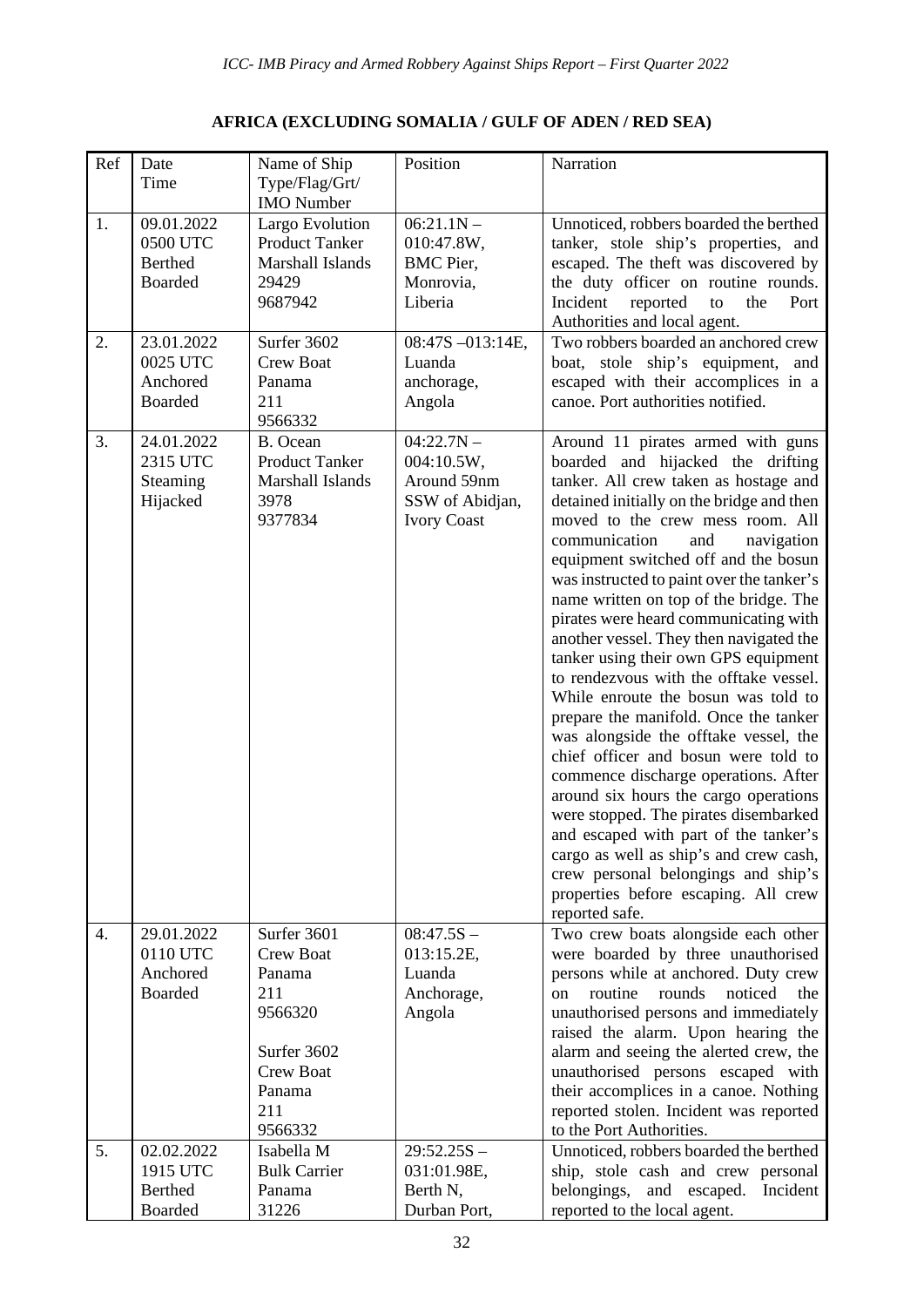|    |                                                      | 9311490                                                                                       | South Africa                                                  |                                                                                                                                                                                                                                                                                                                         |
|----|------------------------------------------------------|-----------------------------------------------------------------------------------------------|---------------------------------------------------------------|-------------------------------------------------------------------------------------------------------------------------------------------------------------------------------------------------------------------------------------------------------------------------------------------------------------------------|
| 6. | 08.02.2022<br>0315 UTC<br>Anchored<br><b>Boarded</b> | <b>BW</b> Thor<br><b>LPG</b> Tanker<br>Marshall Islands<br>47197<br>9346134                   | $08:44.3S -$<br>013:17.7E,<br>Luanda<br>Anchorage,<br>Angola  | Unnoticed,<br>boarded<br>robbers<br>an<br>anchored tanker and escaped with<br>ship's properties and stores. The theft<br>was noticed by duty crew on routine<br>rounds. It was identified that the<br>perpetrators had gained access via the<br>hawse pipe. Incident reported to port<br>control.                       |
| 7. | 18.02.2022<br>0050 UTC<br>Anchored<br><b>Boarded</b> | AG. Nektarios<br><b>Bulk Carrier</b><br>Liberia<br>31117<br>9387334                           | $04:54.1N -$<br>001:41.2W,<br>Takoradi<br>Anchorage,<br>Ghana | Duty crew onboard an anchored ship<br>noticed four robbers armed with<br>knives.<br>Alarm raised<br>and<br>crew<br>mustered. Upon hearing the alarm and<br>seeing the alerted crew, the robbers<br>escaped. A search was carried out.<br>Ship's stores were reported stolen.<br>Incident reported to local authorities. |
| 8. | 23.02.2022<br>0200 UTC<br>Anchored<br><b>Boarded</b> | <b>Bourbon Explorer</b><br>517<br><b>Offshore Supply</b><br>Ship<br>France<br>3147<br>9654323 | $08:46S - 013:15E$ ,<br>Luanda<br>Anchorage,<br>Angola        | Unnoticed, robbers<br>boarded<br>an<br>anchored offshore supply vessel and<br>ship's stores<br>escaped<br>with<br>and<br>properties. The theft was noticed by the<br>duty crew on routine rounds. Incident<br>reported to port authorities.                                                                             |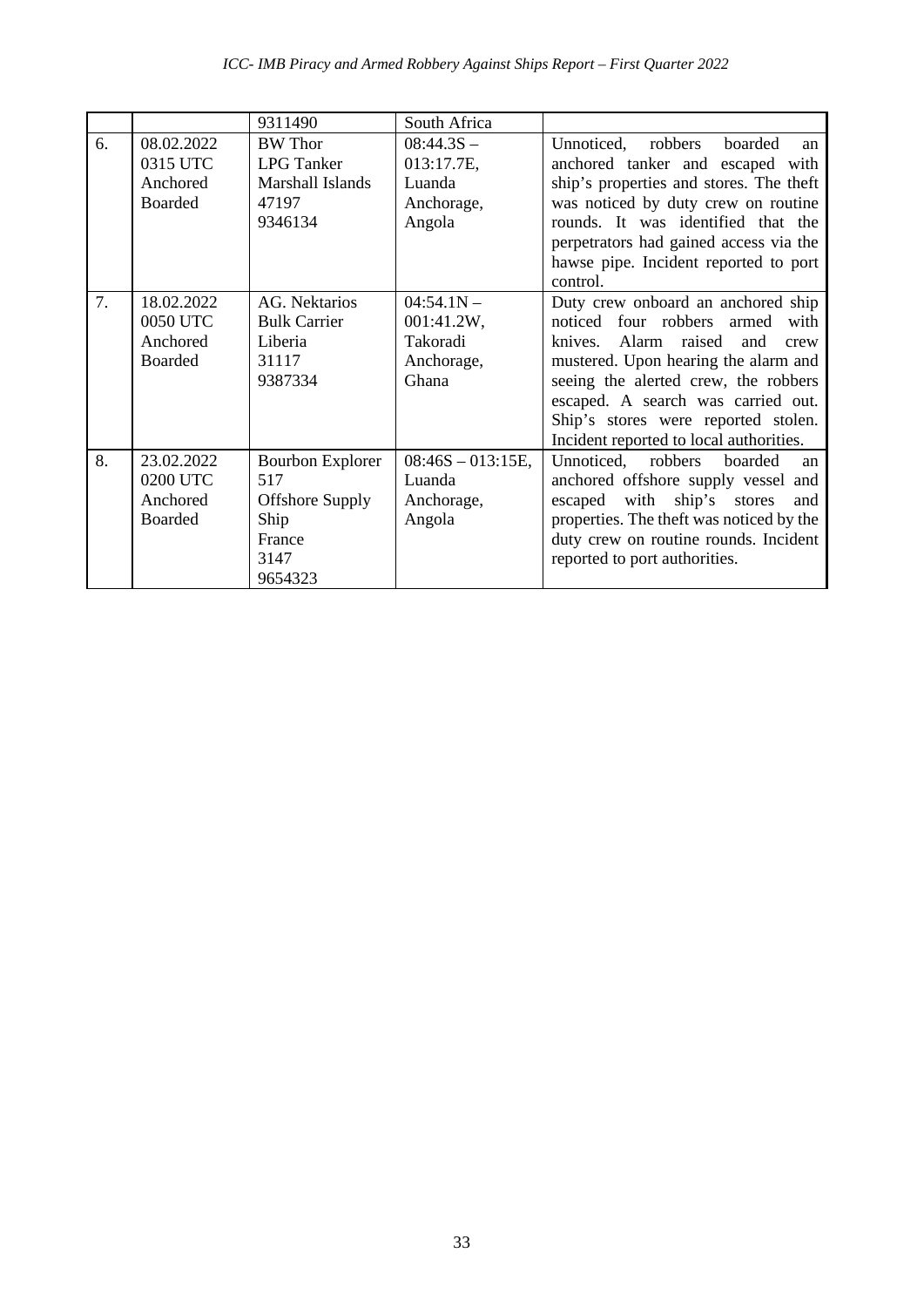#### **ATTEMPTED ATTACKS**

## **1 January – 31 March 2022**

#### **AMERICAS**

| Ref | Date<br>Time                                           | Name of Ship<br>Type/Flag/Grt/<br><b>IMO</b> Number               | Position                              | Narration                                                                                                                                                                                                                                                                                                                                                                                                                                                                              |
|-----|--------------------------------------------------------|-------------------------------------------------------------------|---------------------------------------|----------------------------------------------------------------------------------------------------------------------------------------------------------------------------------------------------------------------------------------------------------------------------------------------------------------------------------------------------------------------------------------------------------------------------------------------------------------------------------------|
|     | 25.01.2022<br><b>2240 UTC</b><br>Anchored<br>Attempted | KT Birdie<br><b>Bulk Carrier</b><br>Singapore<br>40341<br>9597343 | Macapa<br>Anchorage,<br><b>Brazil</b> | Chief Officer onboard an anchored ship<br>noticed two small boats in the vicinity<br>of the ship and notified the duty AB.<br>While checking the forecastle deck the<br>duty AB noticed two unauthorised<br>persons attempting to board via the<br>anchor chain. Alarm raised and crew<br>mustered. Hearing the alarm, the<br>unauthorised persons escaped.<br>A<br>search was made throughout the ship.<br>Nothing reported stolen. Incident was<br>reported to the Port Authorities. |

## **AFRICA (EXCLUDING SOMALIA / GULF OF ADEN / RED SEA)**

| Ref              | Date<br>Time                                    | Name of Ship<br>Type/Flag/Grt/<br><b>IMO</b> Number           | Position                                                            | Narration                                                                                                                                                                                                                                                                                                                                                                                          |
|------------------|-------------------------------------------------|---------------------------------------------------------------|---------------------------------------------------------------------|----------------------------------------------------------------------------------------------------------------------------------------------------------------------------------------------------------------------------------------------------------------------------------------------------------------------------------------------------------------------------------------------------|
| $\overline{1}$ . | 02.02.2022<br>0116 UTC<br>Anchored<br>Attempted | <b>Warnow Mate</b><br>Container<br>Cyprus<br>17068<br>9509786 | $04:43.98N -$<br>001:41.69W,<br>Takoradi Anchorage,<br><b>Ghana</b> | Duty crew onboard an anchored ship<br>heard a sound near the hawse pipe.<br>Upon checking, a person was seen in<br>the hawse pipe attempting to board the<br>ship. The crew shouted at the person<br>and notified the OOW who raised the<br>alarm. Seeing the alerted crew and<br>hearing the alarm the person aborted<br>the boarding and escaped. Incident<br>reported to Takoradi Port Control. |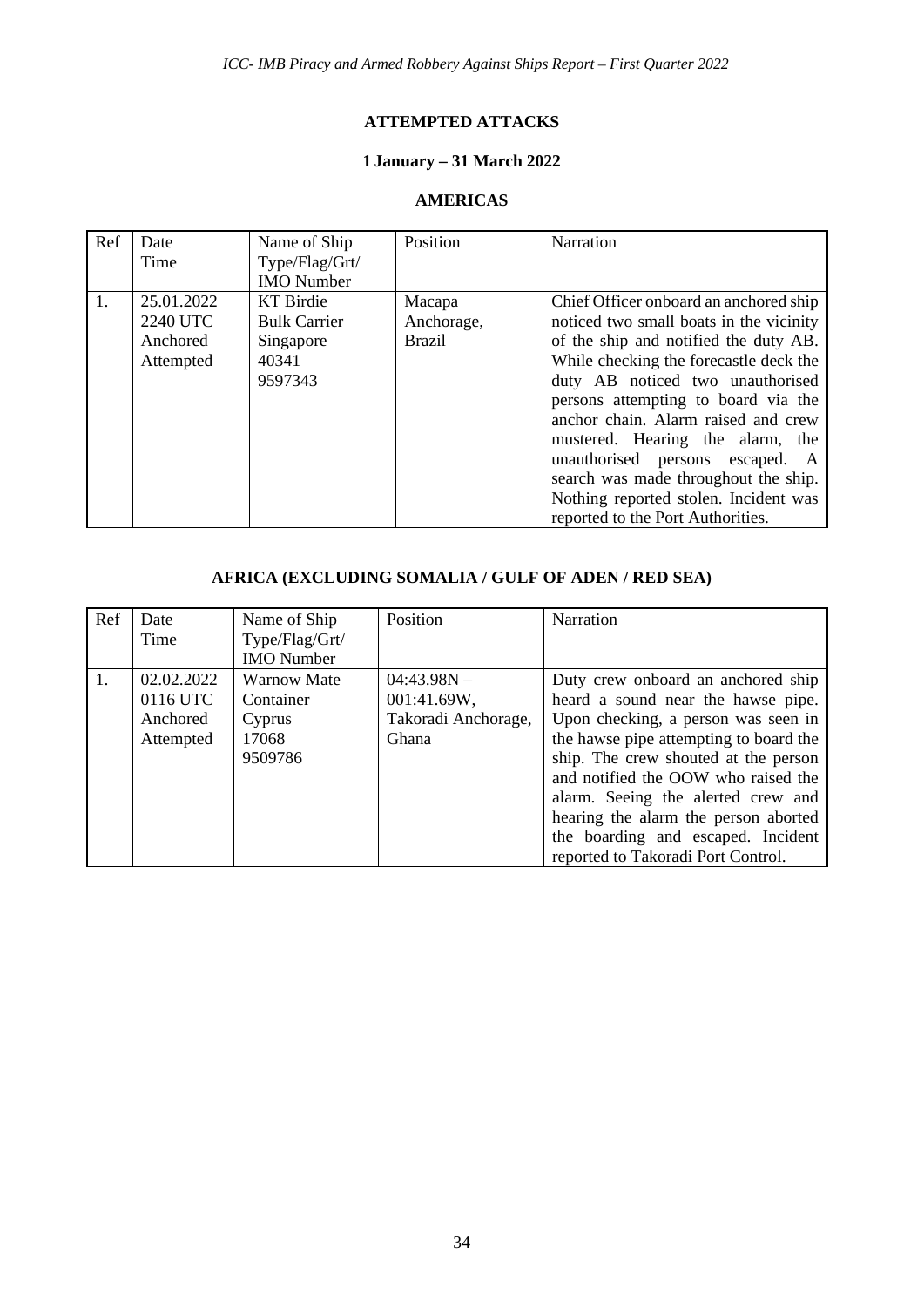

## **Total number of attacks – 37**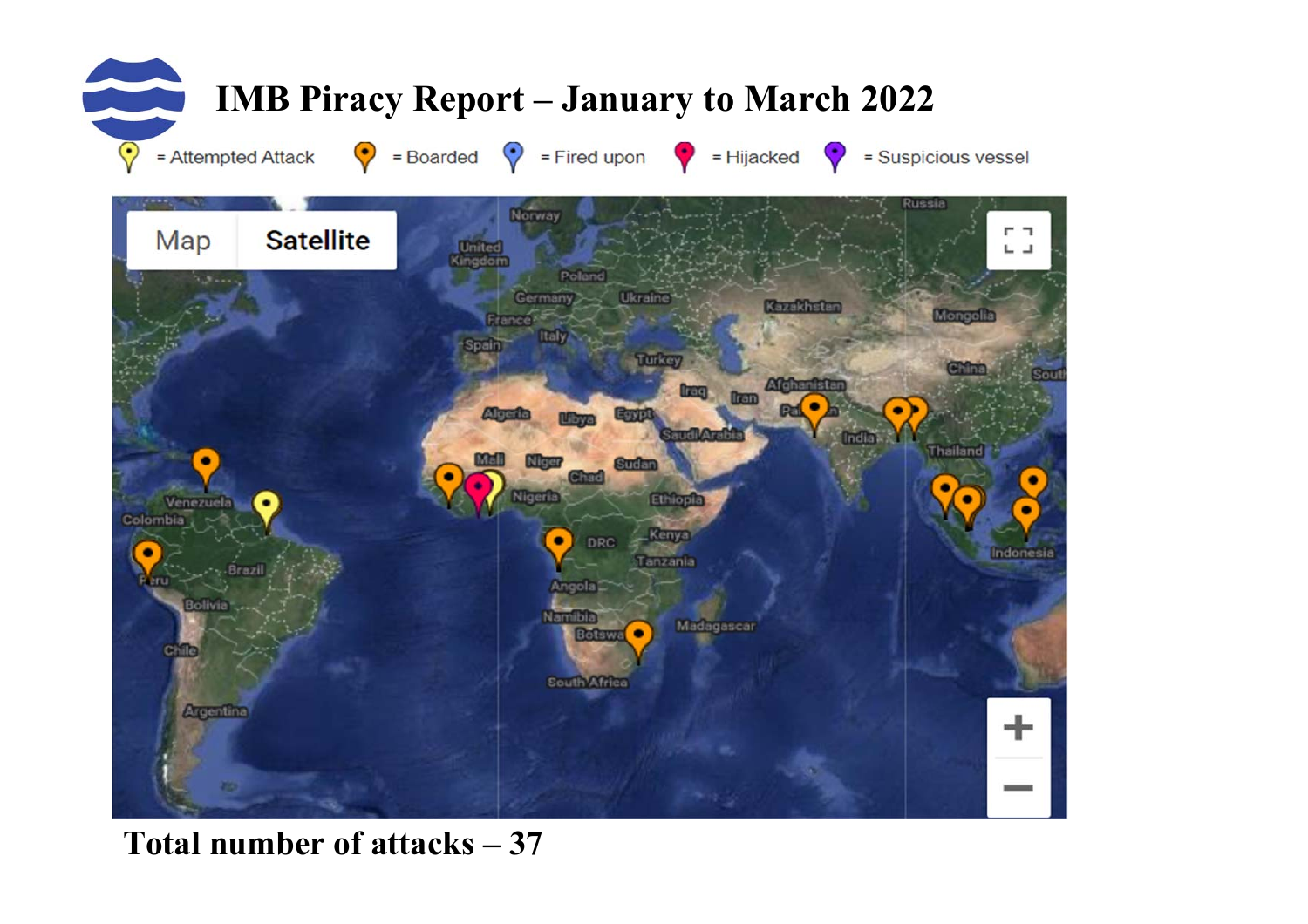

**Total attacks Indian Sub-Continent – 3 Total attacks East & SE Asia – 15**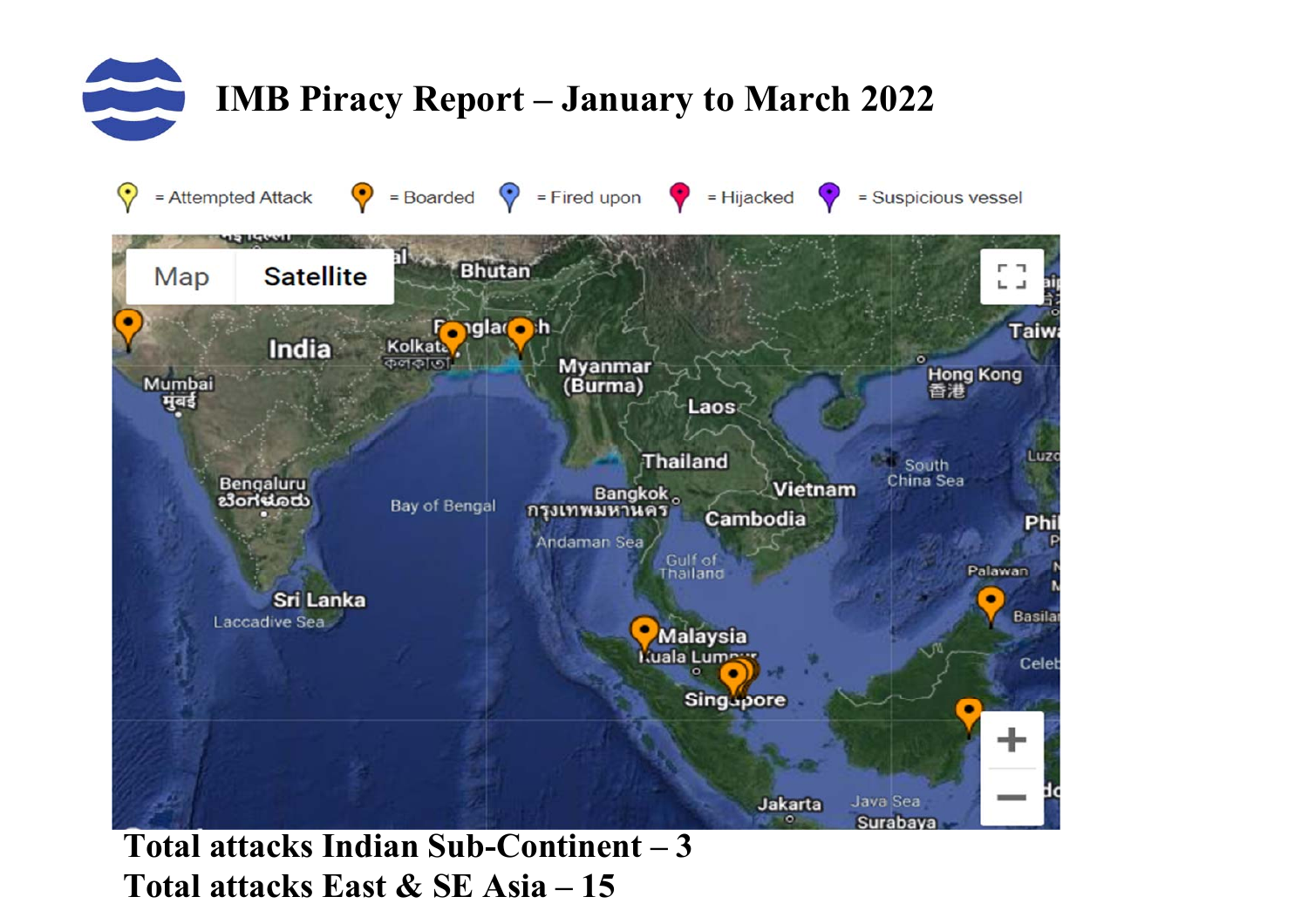



# **Total attacks Gulf of Guinea - 7**